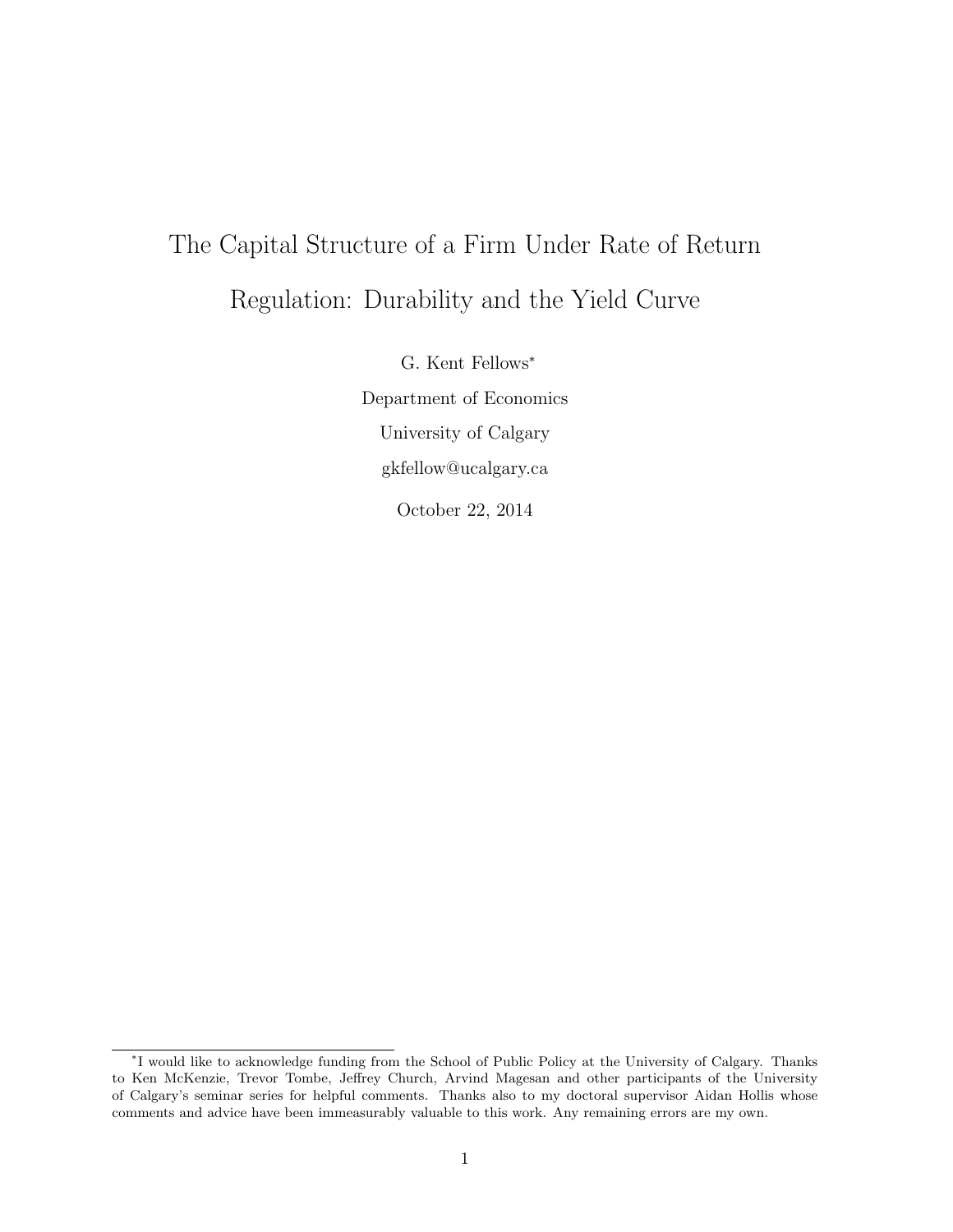#### Abstract

I present a generalized dynamic model of firm behavior under rate of return regulation. The modeled firm has access to multiple types of capital which are substitutes (imperfect or perfect) in production. These capital inputs are differentiated based on durability and heterogeneous marginal effects on the firm's total cost of capital. This approach is kept general but is motivated by the stylized shape of the bond yield curve, wherein high durability (longer lived) assets command a higher required return on investment (higher bond yield). The results indicate that a regulated firm (relative to an unregulated firm) will over or underinvest in specific assets depending on their durability and the size of the assets marginal effect on the cost of capital relative to the regulated rate of return.

Two specific sources of distortion in the capital structure are identified. The "yield curve" effect pushes the firm further (relative to the unconstrained case) towards assets with a low marginal contribution to the cost of capital, thus reducing the firm's average cost of capital. The "duration" effect pushes the firm towards longer lived assets as a means to inflate the steady state capital stock. This is similar to (yet distinct from) the classic Averch and Johnson (1962) result.

Keywords Rate-of-Return ; Cost-of-Capital ; Depreciation ; Yield Curve JEL codes L51, D21, D92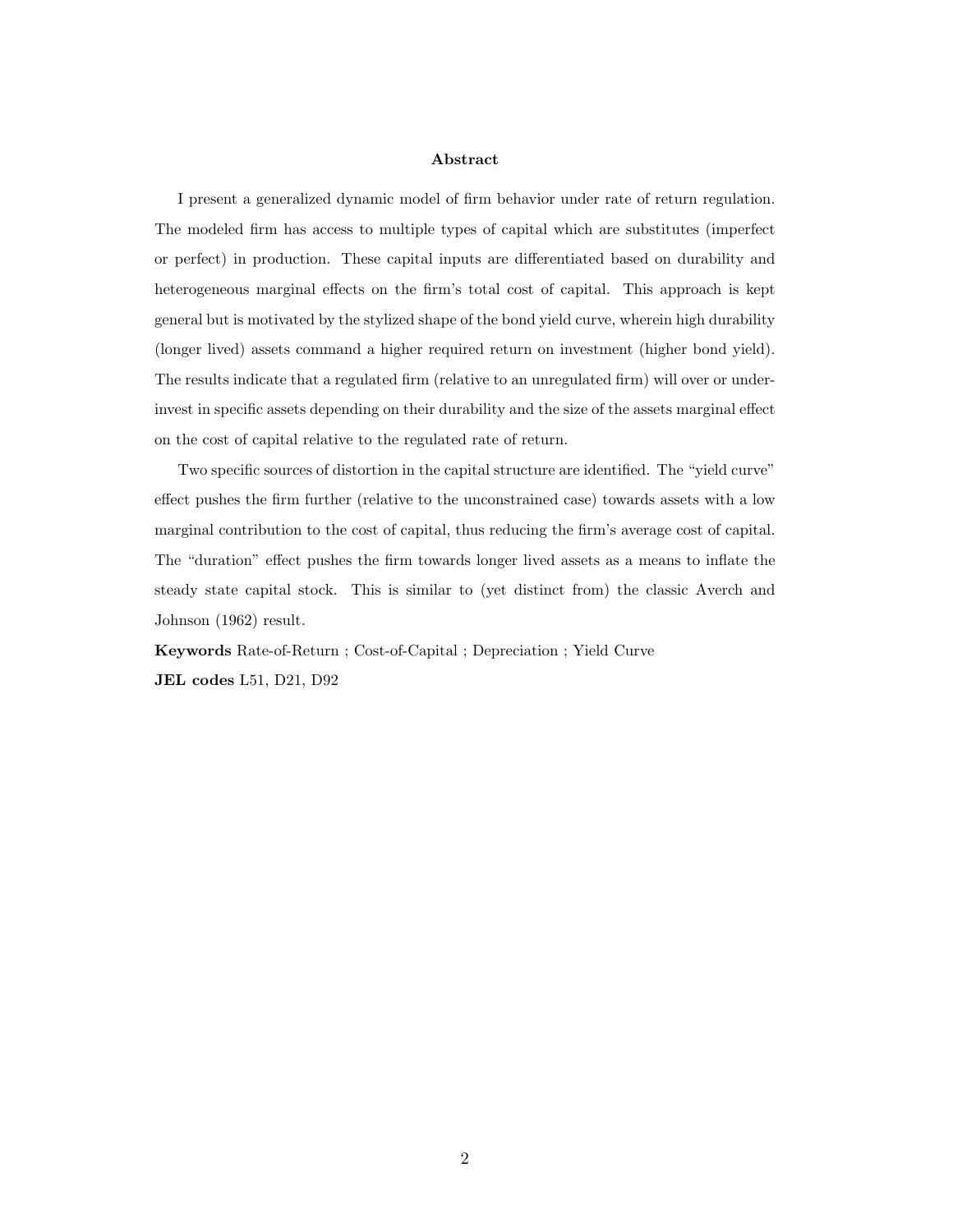# 1 Introduction

A simple, standard and powerful result from the neo-classical model of firm behavior is the consistency between the input decisions of a profit-maximizing firm and the input decisions of a cost-minimizing firm. A consequence of the rate of return model of economic regulation is that it inadvertently ties a regulated firm's profits directly to its input decisions, invalidating this equivalence. Under a binding rate of return constraint, quantity and price choices do not affect firm profits in the same way as in an unregulated market. In this article I show that a firm subject to rate of return regulation can influence its profits in two ways: i) changing the margin between its permitted rate of return and cost of capital by investing in capital assets which lower its average cost of capital and ii) varying the total capital stock on which this margin is earned by over-investing in high durability assets which increases its steady-state capital stock.

Despite the emergence of incentive-based regulatory mechanisms (chiefly price caps) over the past half century, the rate of return methodology remains widely used. As indicated by Blank and Mayo (2009), price cap schemes, regarded as a prominent alternative to rate of return regulation, amount to a special case of the rate of return model with an institutionalized regulatory lag. At a primal level the standard rate of return framework undergirds most practical price regulation.<sup>1</sup>

The implicit objective of the rate of return model of economic regulation (and most economic regulation in general) is to reduce or eliminate the dead-weight loss associated with the exercise of market power. The intuition behind the rate of return approach is to impose a constraint on behavior intended to force a firm to set a price approximating its average cost. Through this mechanism a firm which would otherwise exercise market power is forced to mimic the behavior of a firm acting in a more competitive environment insofar as pricing and output are concerned. The rate of return constraint is essentially a constraint on the firm's revenue net of variable costs. The relative success of imposing the constraint (measured by the reduction in dead-weight loss) depends on two elements and the interaction between them. The first is the accuracy of the

 $1<sup>1</sup>$  Another common alternative to standard rate of return regulation is the use of Negotiated Settlements between producers and consumers. In practice however, settlement outcomes are often based on, or are a modification of, the existing rate of return framework they are replacing. See Fellows (2011)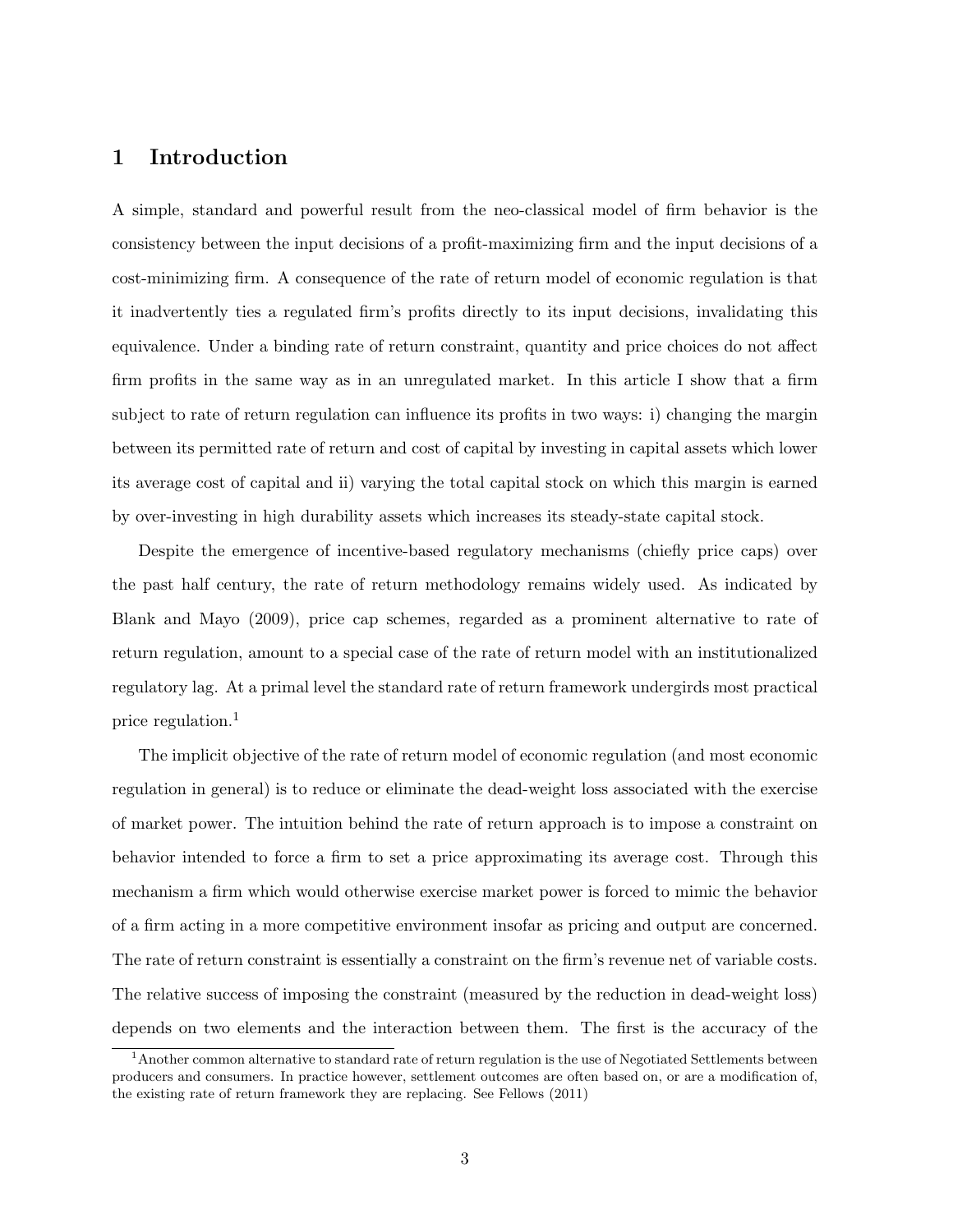constraint (i.e. how close the regulated 'fair' rate of return is to the firm's actual cost of capital). The second is the degree of distortion in the firm's cost function caused by the imposition of the constraint. I take the accuracy of the rate-of-return constraint as given, and focus on the distortion of the firm's cost function implied by changes in the firm's input demand functions. The focus here is on the regulated firm's departure from the cost minimizing input mix, not on the overall reduction in dead-weight loss effected by imposing a rate of return constraint.

I construct and solve a model of firm behavior to identify the input demand functions of a profit-maximizing firm subject to a rate of return constraint. The model is dynamic in continuous time and includes an exogenous rate of return constraint and heterogeneous capital inputs differentiated by durability. Incorporating dynamics into the model allows for capital inputs to affect not just current production but also future costs and revenues. Less durable assets draw down the value of the capital stock faster, leading to a lower steady state capital stock. Changes in the average durability (and associated depreciation rate) of the asset stock also affects the principle repayment schedule and the perceived risk of the firm. This in turn may ultimately affect the firm's average cost of capital.

I identify two distorting effects that arise from the imposition of a rate of return constraint. The "duration" effect pushes the firm towards longer lived assets as a means to inflate the steady state capital stock. Under an assumption of imperfect regulation this will lead to increased profits as the larger capital stock will inflate the firm's revenue cap proportionally more than its costs. The "yield curve" effect pushes the firm further (relative to the unconstrained case) towards short-lived capital inputs, thus lowering its risk profile and by extension its average cost of capital. This has the effect of widening the margin between the regulated rate of return and the firm's average cost of capital.<sup>2</sup>

The remainder of the article is laid out as follows: Section 2 elaborates on the motivation for the modeling excercise conducted here, referencing relevant literature on the rate of return model, the capital durability choice faced by the firms and the resulting effect on capital costs. Section 3 describes the construction of the model and compares the resulting constrained and

<sup>&</sup>lt;sup>2</sup>The referenced reduction in average cost of capital does not imply a reduction in overall capital cost, as the total stock of capital may or may not increase as a result of this shift.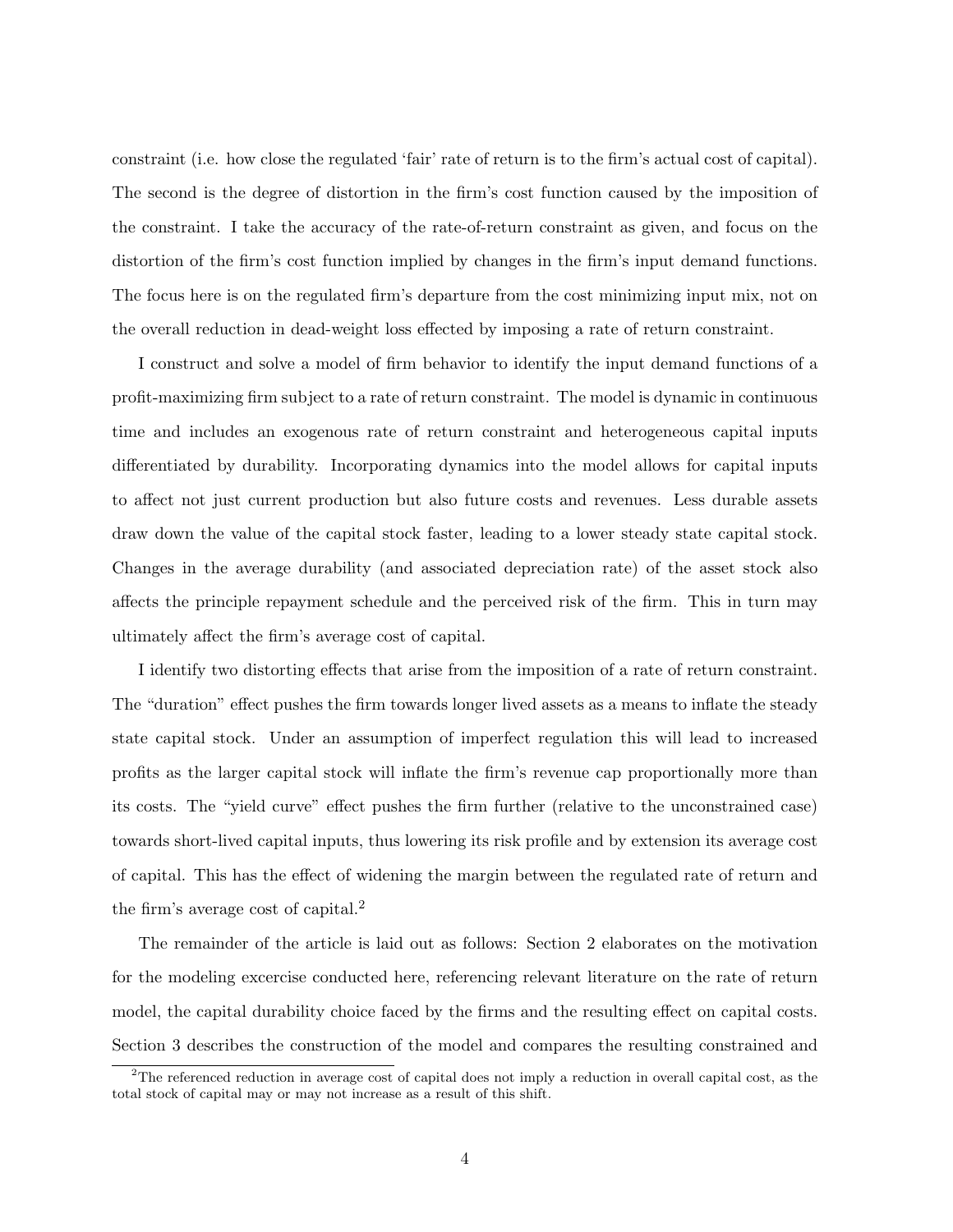unconstrained equilibrium. Section 4 concludes.

### 2 Further Motivation and Existing Literature

Starting with Averch and Johnson's (1962) seminal work there has been a substantial volume of analytical and empirical analysis on the subject of input distortions under rate of return constraint.<sup>3</sup> The model developed by Averch and Johnson indicates that a firm subject to a binding but imperfect rate of return constraint (where the regulated rate of return exceeds the firm's true average cost of capital) will choose a higher capital-labor ratio relative to an unconstrained firm for any output level.<sup>4</sup> This result is commonly referred to as the Averch and Johnson (or AJ) effect.

Katz (1983), Caputo and Partovi (2002) and others<sup>5</sup> have used various techniques to analyze the original AJ-style model. These authors show that the AJ effect cannot be established for a generalized version of the model due to the un-characterized sensitivity of the regulatory constraint's shadow value with respect to the choice variables. The most common ancillary assumption imposed to overcome this limitation is some variation on imposing a revenue function which generates isoquants concave in capital and labor. This assumption is often criticized because anecdotally we observe limited scope for capital-labor substitution in regulated industries.

The existing literature following from Averch and Johnson (1962) has generally focused on the predicted capital-labor distortion. However, the setup of the AJ model to include a practial rate of return constraint is much more important than its commonly understood result of capitallabour distortion. Averch and Johnson's model setup acknowledges the imperfect nature of a practical rate of return constraint in that the regulated rate of return is exogenously specified insofar as the firm's input decisions are concerned.

The concept of a "cost of capital" is abstract and not directly observable by the regulator. This implies that the regulator must use an estimate of the firm's cost of capital to set the

 $3$ Google Scholar indicates approximately 2452 citations of the original Averch and Johnson (1962) article, over 1000 of which are in the last decade alone. I therefore limit myself to a selection of noteworthy citations.

<sup>4</sup>The logic is straightforward; a regulated firm faces a revenue cap based largely on the product of a regulated rate of return and capital stock. Increasing capital inputs relative to labor inputs increases the revenue cap by a greater amount than costs and therefore leads to higher profits relative to the cost minimizing case.

 ${}^{5}$ Takayama (1969); Pressman and Caron (1971, 1973); Jorgenson (1972); Hodiri and Takayama (1973)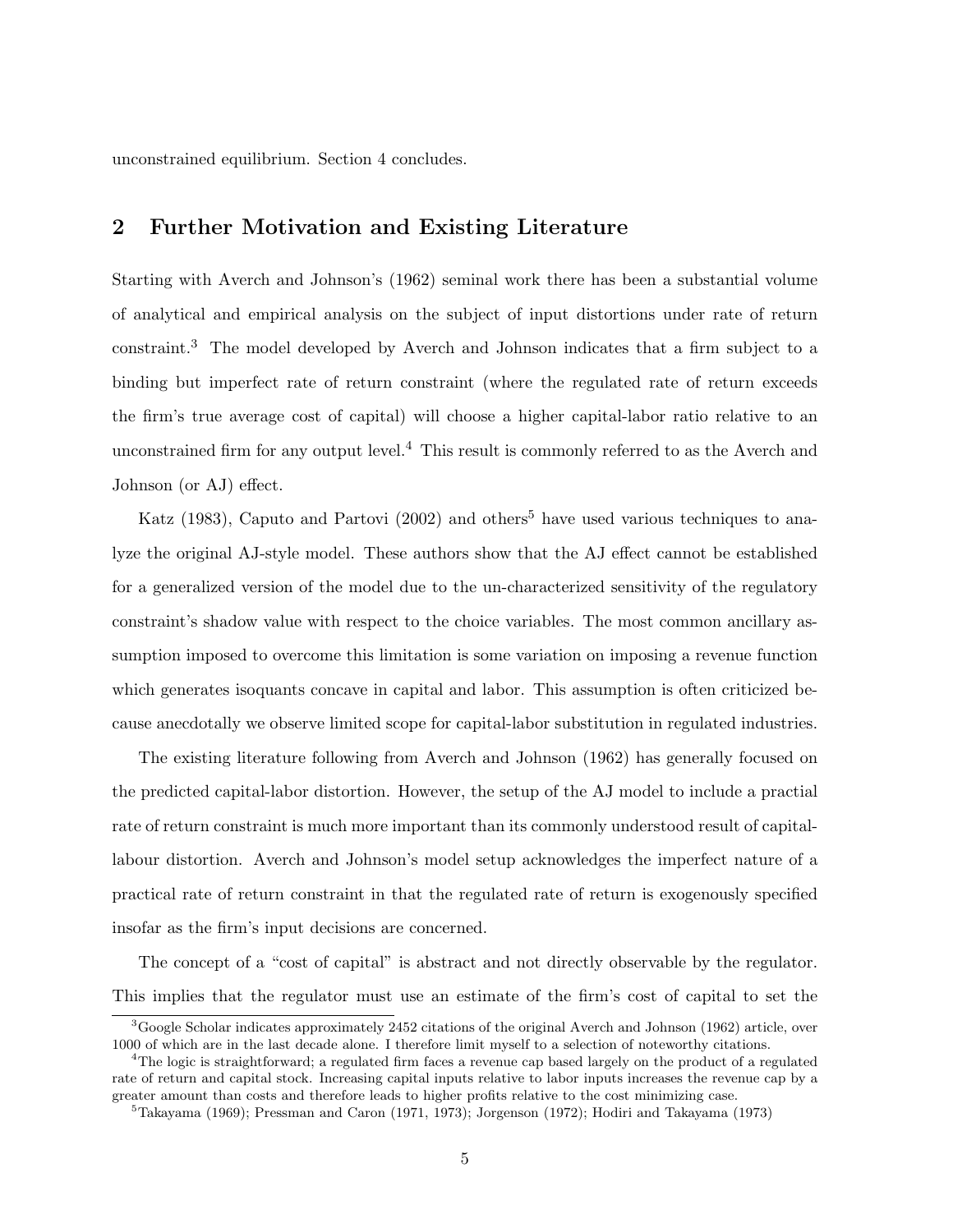regulated rate of return. In practice, this estimate is often based on a general base case and may be indexed to the yield on a government bond with a risk adjustment.<sup>6</sup>

Unfortunately, despite the insightful and intuitive realization by Averch and Johnson, their use of a static model fails to produce several important implications of this assumption. Their model also only admits a single capital and a single labor input which means that the indicated distortion (the AJ effect) is reliant on the aforementioned questionable assumption of capital labor substitutability. Applying the important intuitive concept of imperfect regulation to a static model with only two inputs severely limits its exploitation and this has evidently led current developments in regulatory theory to become increasingly dismissive of the AJ approach.

The model presented below, with dynamic optimization by firms and an explicit treatment of capital asset durability, generates new results and insights on the effect of an imperfect regulatory constraint on inter-capital substitution patterns with respect to asset durability. Placing the assumption of imperfect regulation in a dynamic model, the derived results do not rely on an assumption of capital-labor substitution. Instead, the focus is on inter-capital substitution in the revenue function. By this, I mean that the firm is assumed able to substitute between heterogeneous capital inputs differentiated by durability.<sup>7</sup>

This model could be viewed as something of a reconciliation between the work of Averch and Johnson (1962) who used a static model to examine input distortions under an imperfect rate of return constraint and Rogerson (1992) who used a dynamic model to investigate depreciation under a perfect rate of return constraint.

The most significant departure between the model I will present here and the aproaches of Averch and Johnson (1962) and Rogerson (1992) is the consideration for hetereogenous capital inputs differentiated by durability. This consideration is justified by two key insights. The first is that, firms are able to and in fact do substitute between capital inputs with varying degrees of durability. The second is that investments in assets with different degrees of durability may differently affect the firm's average cost of capital.

 ${}^{6}$ For an example of this in practice, see: National Energy Board of Canada (1995).

<sup>7</sup>Elaborating on the capital labor substitution issue. The model developed below can accommodate, but does not rely on, and assumption of Leontief production between Labor and capital inputs. See footnote 16 for a technical description in the context of the model presented here.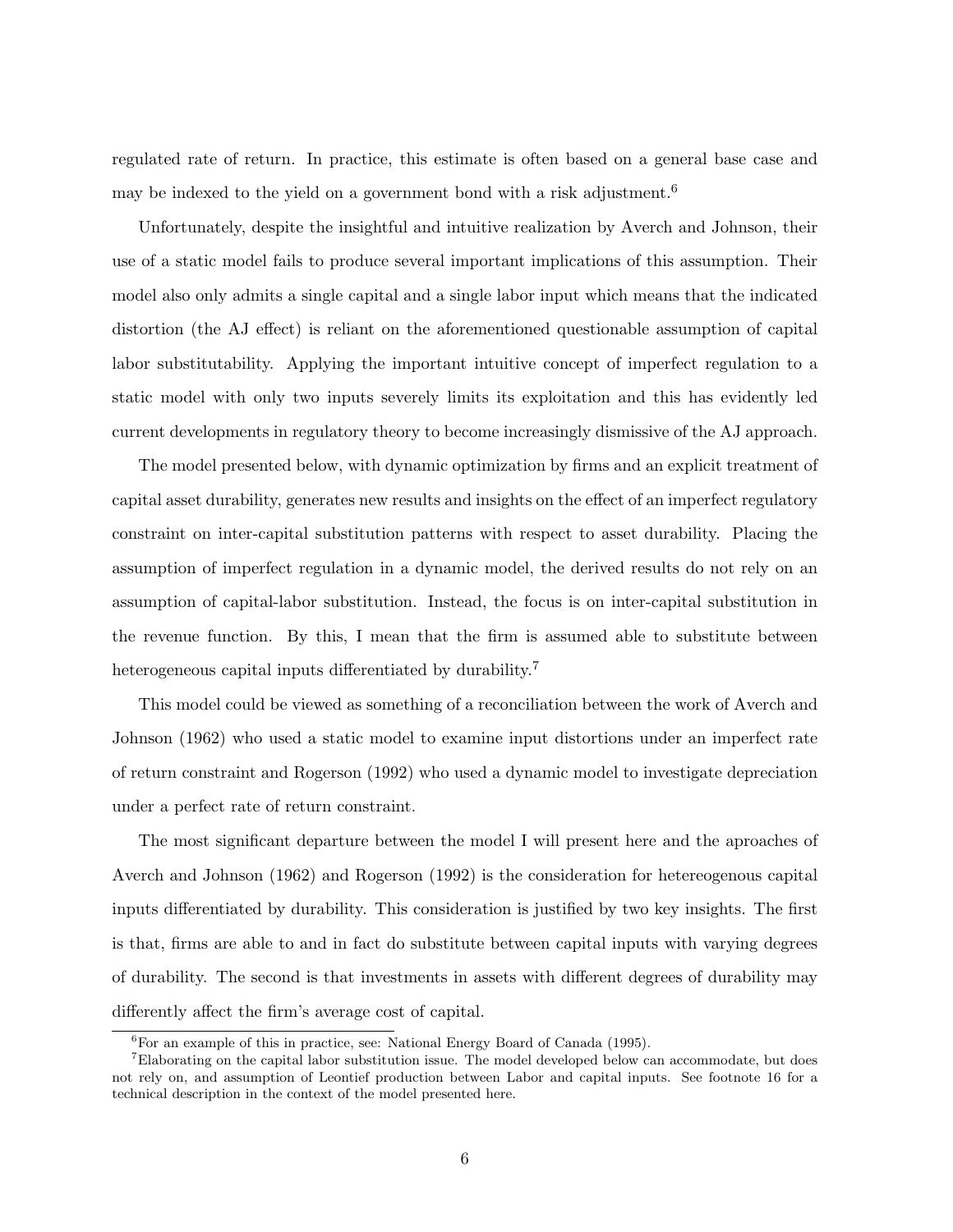The first insight has been explored in the neo-classical investment literature with considerable effort devoted to identifying the determinants of a firm's choice of capital-asset durability. Starting with Awerbach (1979, 1983), Abel (1981) and Gibbons (1984) and continuing with more recent work by Cohen and Hassett (1999) and Goolsbee (2004) the focus has been on how different corporate tax regimes effect investment decisions in durable assets. In this literature the firm is generally allowed to choose a single capital asset class (with a single associated durability/depreciation-rate) and the desired investment level. These models make an implicit assumption that assets with different durabilities are perfectly substitutable in the firm's production/revenue function. I draw on this literature but allow for a general form of inter-asset substitution (accommodating an assumption of imperfect substitutability in the firm's revenue function) between capital assets with different durabilities.

There are many ways a firm can substitute between low-durability and high-durability capital inputs. For example, a firm could choose between additional machinery to increase capacity on the factory floor and additional office equipment to better manage existing physical capacity. Either of these investments would increase overall productive capacity. Because low-durability office equipment is depreciated at a much faster rate than high-durability machinery, this choice amounts to substituting between inputs with a low and high depreciation rate.

Another example is the substitution between pipeline diameter and compression in the natural gas transmission industry. Given the physics of compressible fluid flow, pressure and pipe diameter produce a classic convex isoquant in the production of throughput (measured as cubic feet per day).<sup>8</sup> Allowing for maintenance costs, natural gas pipeline (the physical pipe in the ground) is treated as having an indefinite physical life and is therefore depreciated over 40 years, the longest period available under the general accepted accounting principles (GAAP). By com-

<sup>8</sup>Schroeder (2010) provides an equation governing one dimensional, compressible fluid flow, derived in part from the Fanning friction equation. Using Schroeder's generalized equation as a base, the fluid flow equation can be simplified as:  $Q = D^{2.5} \cdot \sqrt{(P_{inlet}^2 - P_{outlet}^2)} \cdot \Theta$ , where Q indicates cubic feet per day,  $P_{inlet}$  is the inlet pressure (PSIA),  $P_{outlet}$  is the outlet pressure (PSIA) and  $\Theta$  is a function of other parameters including the length of the pipeline and the specific gravity of the gas being transported. Holding the pipe outlet pressure (and other parameters) constant, the marginal rate of technical substitution between inlet pressure and diameter is calculated as:  $MRTS_{P_{inlet},D} = 2.5 \frac{P_I^2 - P_O^2}{D \cdot P_I}$ , which indicates a convex isoquant for any level of output Q. Whereas the associated isocost contour is unlikely to exhibit the classic linear shape, the associated optimum (or optima) would certainly be interior and exhibit marginal trade-offs.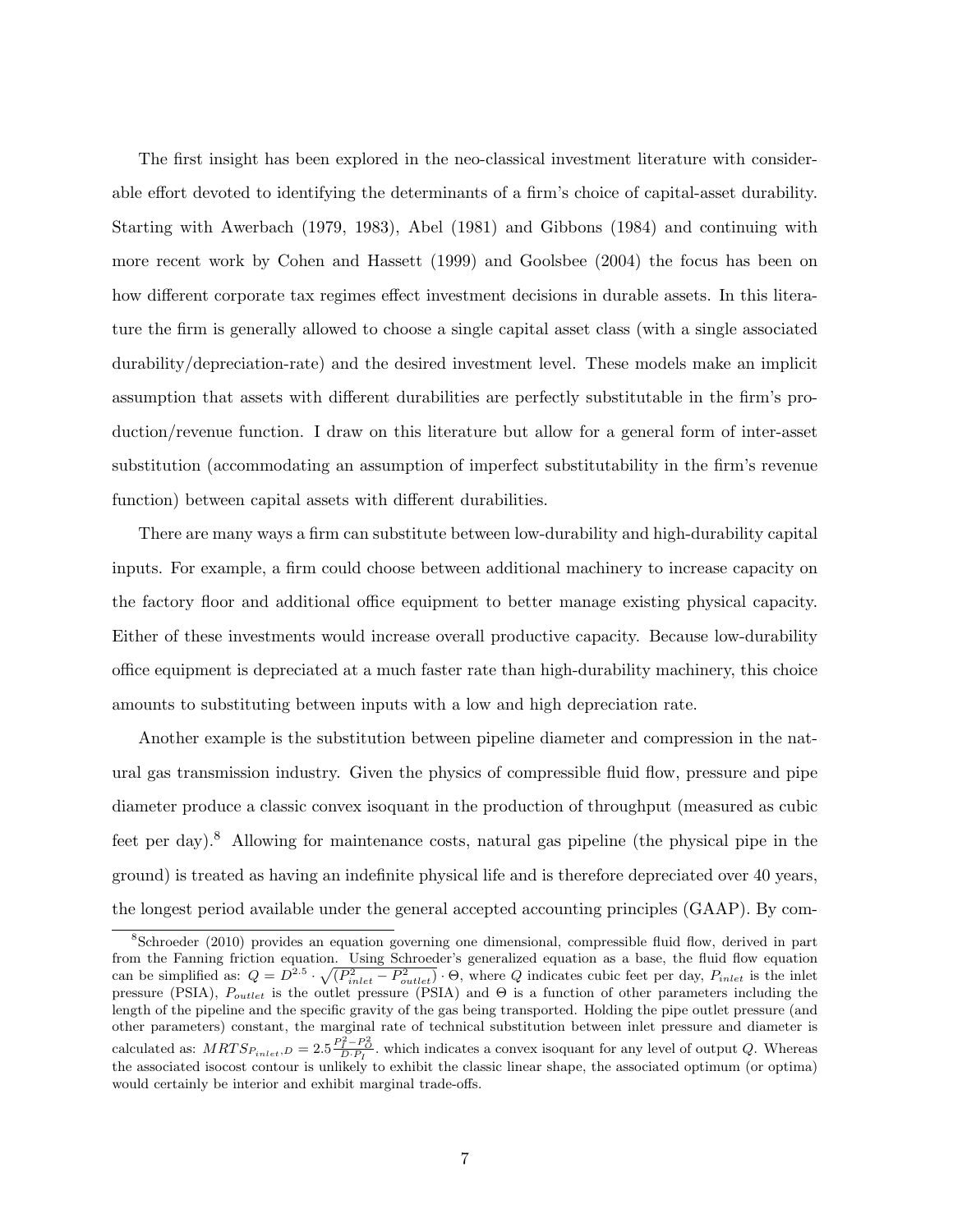parison compressor stations exhibit an average service life of between 20 and 25 years, with the specific service life (and corresponding depreciation period) heavily influenced by the projected gas load and run-times of the stations. Higher compression results in accelerated wear on the compressor stations and by extension a reduction in the expected service life and depreciation period of the asset.<sup>9</sup> Here again, there is a choice between investment in the durable pipeline and less durable compressor stations.<sup>10</sup>

The almost universal repair or replace decision faced by firms also represents a tradeoff in terms of durability of assets. The decision to replace implies that the firm pays off it's associated liabilities and allows the current asset to fall off the books faster adding a new asset to the capital stock, essentially resetting the depreciation clock. Conversely a decision to continue repairing existing capital assets allows the long-lived asset to continue depreciating at a slower rate. Continuing to repair existing assets would likely add smaller and shorter-lived assets to the capital stock (in the form of replacement components and/or repair materials), with the net effect being a lower average capital stock than if assets are more regularly replaced.<sup>11</sup>

Examples of the repair or replace decision are common and are faced by any mature firm employing durable capital. One example detailed by Anderson (2005) is the decision faced by nuclear power generators in timing the replacement of components of their steam generators. Anderson finds that the standard prospective time-line for replacing key components of the steam generator is between 19 and 25 years demonstrating considerable freedom in the repair/replace decision.

Despite the heterogeneity of capital assets with respect to durability a common and convenient convention adopted in the regulatory literature is to associate all capital assets with a single cost of capital unrelated to durability or depreciation rate. The conventionally recognized

<sup>9</sup>See: Westcoast Energy Inc's (2003) Transmission Depreciation Study for an example of practical discussion of these issues in the context of a regulated pipeline.

<sup>&</sup>lt;sup>10</sup>The example here refers to substitutions made on a single physical pipeline, but it is simple to extend the analysis to the case of building a second parallel line running through the same compressor stations. This is referred to "looping" in the industry taxonomy.

 $11$ Unlike the previous two examples, the repair or replace decision is greatly impacted by the distinction between physical depreciation and financial depreciation. Repairing an asset (i.e., regular maintenance), influences the physical depreciation on an input by acting to preserve its productive capacity. However this change in physical depreciation may or may not be reflected in the financial depreciation rate determined by the GAAP. I comment further on this distinction in the model construction section below.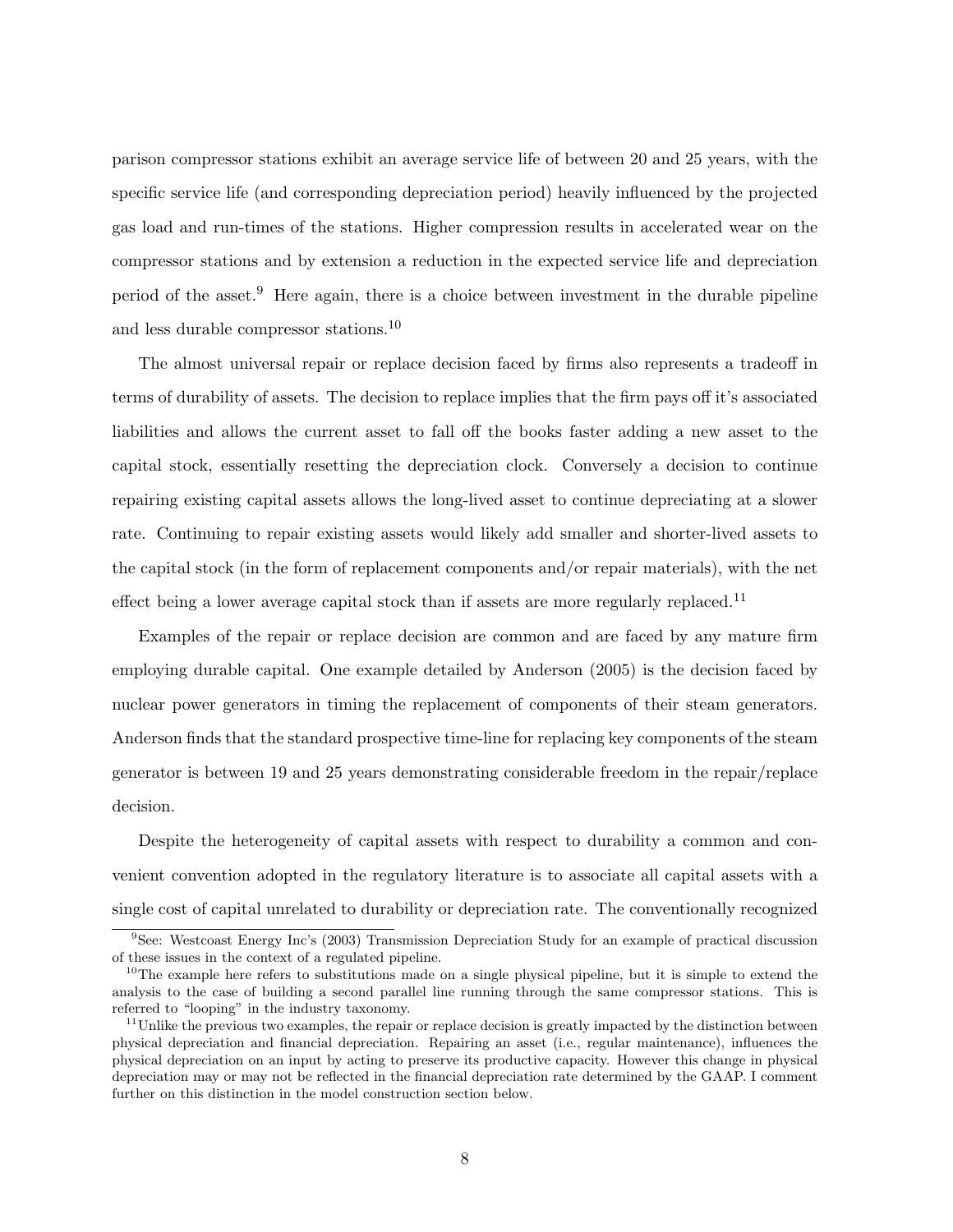"cost of capital" is itself short for the "weighted average cost of capital" where the weighting is across a firm's debt and equity (rather than across assets of different durabilities). Buranabunyut and Peoples (2012, p.186) assert that the input decisions of the firm are based on shadow prices rather than actual prices. Following their assertion I abstract from the firm's financing decisions (choice of debt/equity ratio and bond duration) assuming that the regulated firm will internalize the required financial market return as a shadow or opportunity cost of purchasing any specific asset.<sup>12</sup> I explicitly consider the required return to specific *assets* included in the firm's capital stock.

Awerbuch (1995) and Dew-Becker (2012) suggest that assets with different associated risks and durations should be and in fact are discounted by firms at different rates. Awerbuch (1995) illustrates these effects in the context of a cost-benefit analysis for a firm choosing between capital projects with varying degrees of risk. He indicates that a firm conducting an appropriate cost-benefit analysis should internalize the effect a risky investment will have on its overall cost of capital.

Dew-Becker (2012) shows evidence of a similarly defined action on the part of firms. His empirical analysis of U.S. industries indicates a strong relationship between changes in the shape of the yield curve (i.e. the relative cost of long-term debt) and the investment decisions of firms with respect to long-lived (more durable) and short-lived (less durable) assets. As expected, an increase in the relative cost of long-term debt leads to a shift towards investment in short-lived assets. Any model which applies a single exogenous cost of capital would completely ignore these potentially important effects on investment decisions.

 $12$ The reasoning here is essentially the same as in the classic "Invariance Proposition" developed by Modigliani and Miller (1961). In broad terms, I appeal directly to the "Invariance Proposition" insofar as capital financing decisions are concerned. It is important to note that although the original Modigliani and Miller version of the invariance proposition holds when applied to financing decisions, the application of the invariance proposition to the choice of depreciation rate (or the choice between capital asset inputs with different deemed depreciation rates) used in calculating the regulated revenue stream (as in Schmalensee (1989)) does not hold. Changing the financing decisions between equity and debt does nothing to the present value of the income stream (the relevant decision is simply how to distribute this stream). However, changing the regulated depreciation rate (or the choice of capital inputs with different deemed depreciation rates) does have a direct effect on the present value of the revenue stream due to the regulatory constraint and/or any productivity implications.

Spiegel (1997) notes that the vast majority of rate of return literature implicitly assumes full equity financing (no debt). Some readers may wish to continue applying this assumption to the model below. Such interpretation should not materially harm any of the intuition or implications of the model as long as the reader accepts the general premise that each asset in the rate base can be associated with a distinct individual cost of capital potentially related to the asset's durability.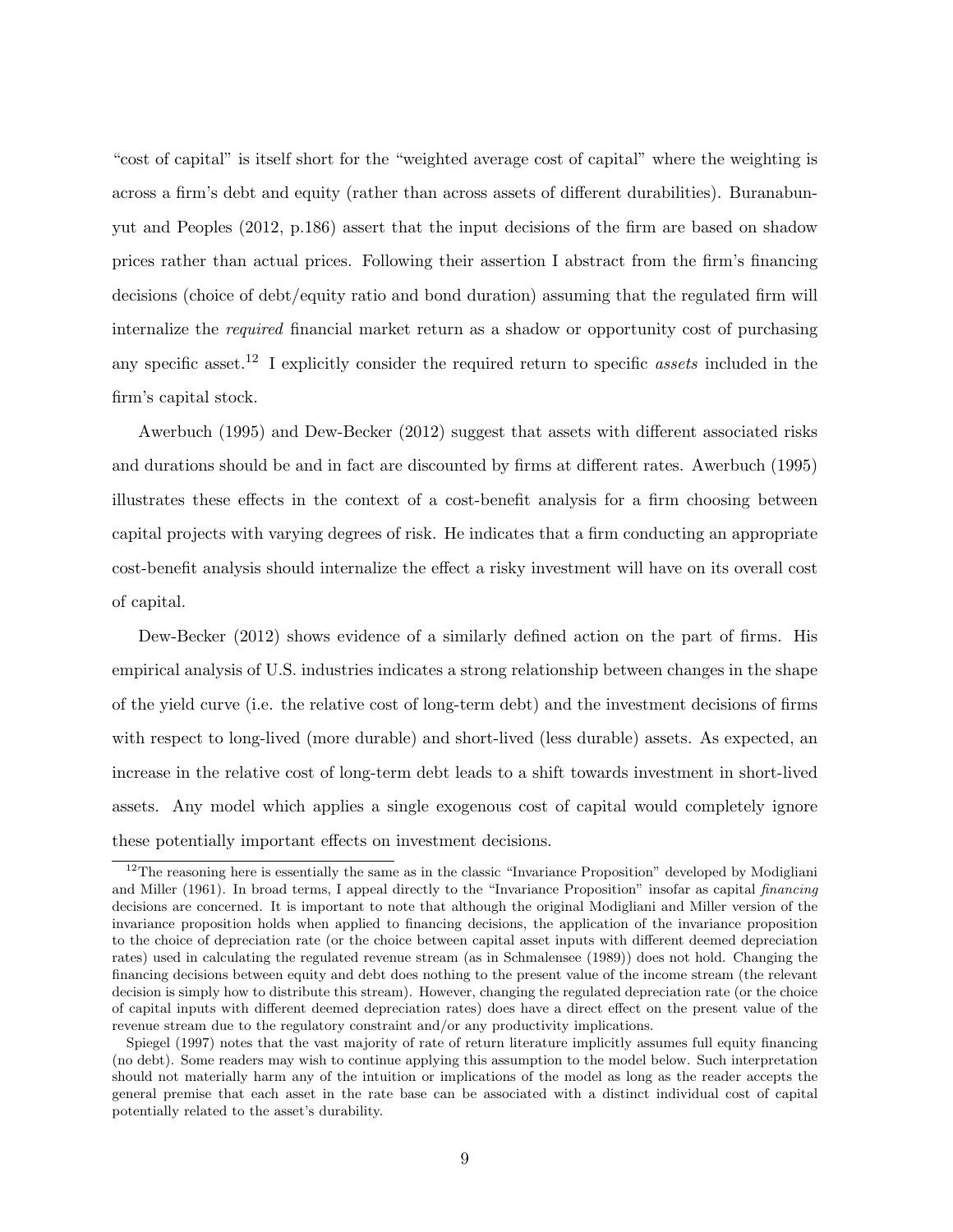Even though the explicit risk treatment of asset-specific discounting is convincing, I restrict my examination of capital cost effects to the duration relationship identified by Dew-Becker (2012). In the model below I explicitly treat each heterogeneous capital input (differentiated by durability) as having potentially distinct marginal effects on the total capital cost.

The use of heterogeneous distinct marginal effects on the total capital cost is easily reconciled with the convention of assuming a single cost of capital. New capital investments can be considered to have a "direct" effect and an "indirect effect" on the firm's total capital cost. Considering that the total capital cost is defined as the product of the cost of capital and the capital stock; the direct effect on capital cost comes from the change in the value of the capital stock (consistent with the bulk of existing literature which treats capital as homogeneous). The indirect effect, currently ignored, is the result of a change in the value of the single "cost of capital" brought about by a change in the risk profile or repayment schedule of existing capital stock. Given this description, the costs-of-capital can be aggregated into a weighted average representing the conventional cost of capital, maintaining consistency between the two interpretations. Appendix A provides a derivation showing this consistency. I reject the common convention of referencing a single cost of capital, choosing instead to refer to costs-of-capital in order to simplify the model construction and discussion of results.

Despite evidence indicating that long-term assets carry a higher proportional capital cost (or positive infra-marginal effect on the average cost of capital), the model construction admits arbitrary pairs of depreciation rates and costs-of-capital for an asset. This maintains generality and avoids the need for a critical dependence on this assumption. Additional insight is gained by assuming that the yield curve relationship holds for physical assets of different durations (as illustrated by Table 1 and Figure 1 below), but the model's general implications (Propositions 1 through 4) do not rely on this assumption.

## 3 The Model

The model distinguishes between productive stocks of capital inputs and the associated liabilities (book values). The capital cost and revenue cap (under the rate of return constraint) are based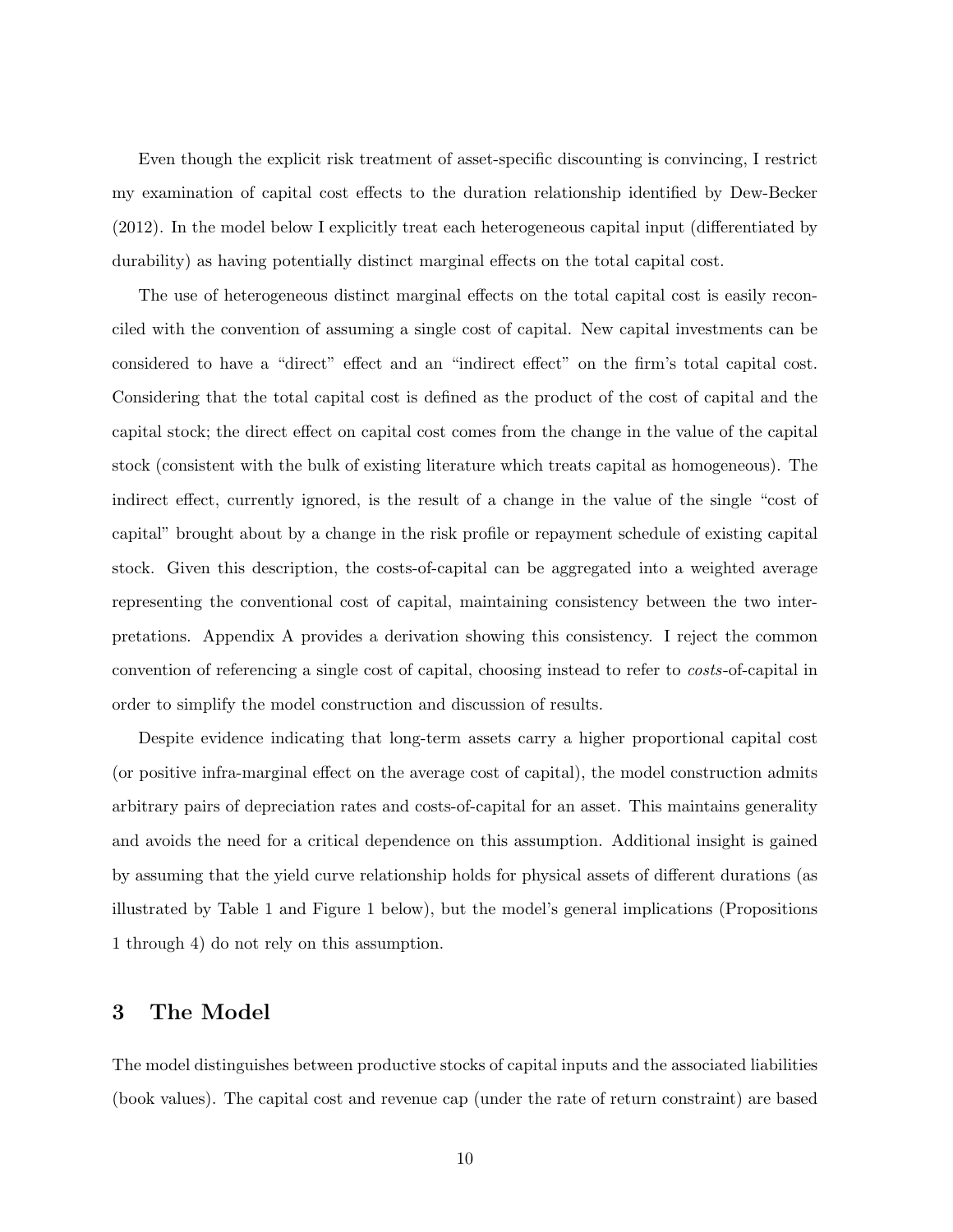on the book value (outstanding liability) of capital whereas incoming revenue is based on the productive value. To maintain the distinction between reductions in the productive values and associated liabilities, I introduce the taxonomy of depreciation and amortization. "Depreciation" is defined here as the periodic deterioration or reduction in the productive capacity of a physical asset whereas "Amortization" is defined as the rate of repayment of the liability associated with the physical asset (this can also be though of as a persistent reduction in the book value of an asset).

Distinct asset classes are represented in the model by the subscript i where  $i \in N$ . These classes are determined by an asset's a) productive quality (marginal product), b) depreciation rate, c) amortization rate and d) specific cost of capital.  $k_i$  represents the stock of an asset from asset class i whereas  $B_i$  represents the associated liability.

I place two minimally restrictive assumptions on the elements of set N. First, it is assumed that  $i \in N$  if and only if the associated  $k_i$  is used in positive quantity by a firm when regulated and/or unregulated. This definition helps to avoid dealing with irrelevant capital inputs which generate corner solutions in both the constrained and unconstrained equilibrium. Second, I assume that there are at least two distinct elements in the set  $N$ .<sup>13</sup>

The modeled firm is assumed to borrow to finance any and all asset purchases. For a given asset class of type i a new investment is recorded as both an addition to the stock of physical value of capital  $k_i$  and as an addition to the firm's associated liability  $B_i$ . Since borrowing is assumed to directly offset asset purchases in any period  $t$ , the cost of new investments does not appear explicitly in the cash flow equation. Rather, the cost of investment shows up in the form of a principal repayment schedule wherein the stock of the firm's liabilities is repaid to the lenders over time along with a return on the currently outstanding liability. The net cash flow for an asset  $i$  at the margin is the marginal revenue product it generates less the associated amortization and interest payments.

<sup>&</sup>lt;sup>13</sup>If there is only one element in the set N, then the model collapses to a something approximating a standard AJ model (with added dynamics, which become largely irrelevant since the firm has only one feasible choice for its average depreciation rate). This special case of the model makes no useful contribution to extant literature. I direct interested readers to Caputo and Partovi (2002), who provide a generalized and comprehensive examination of a the static AJ model.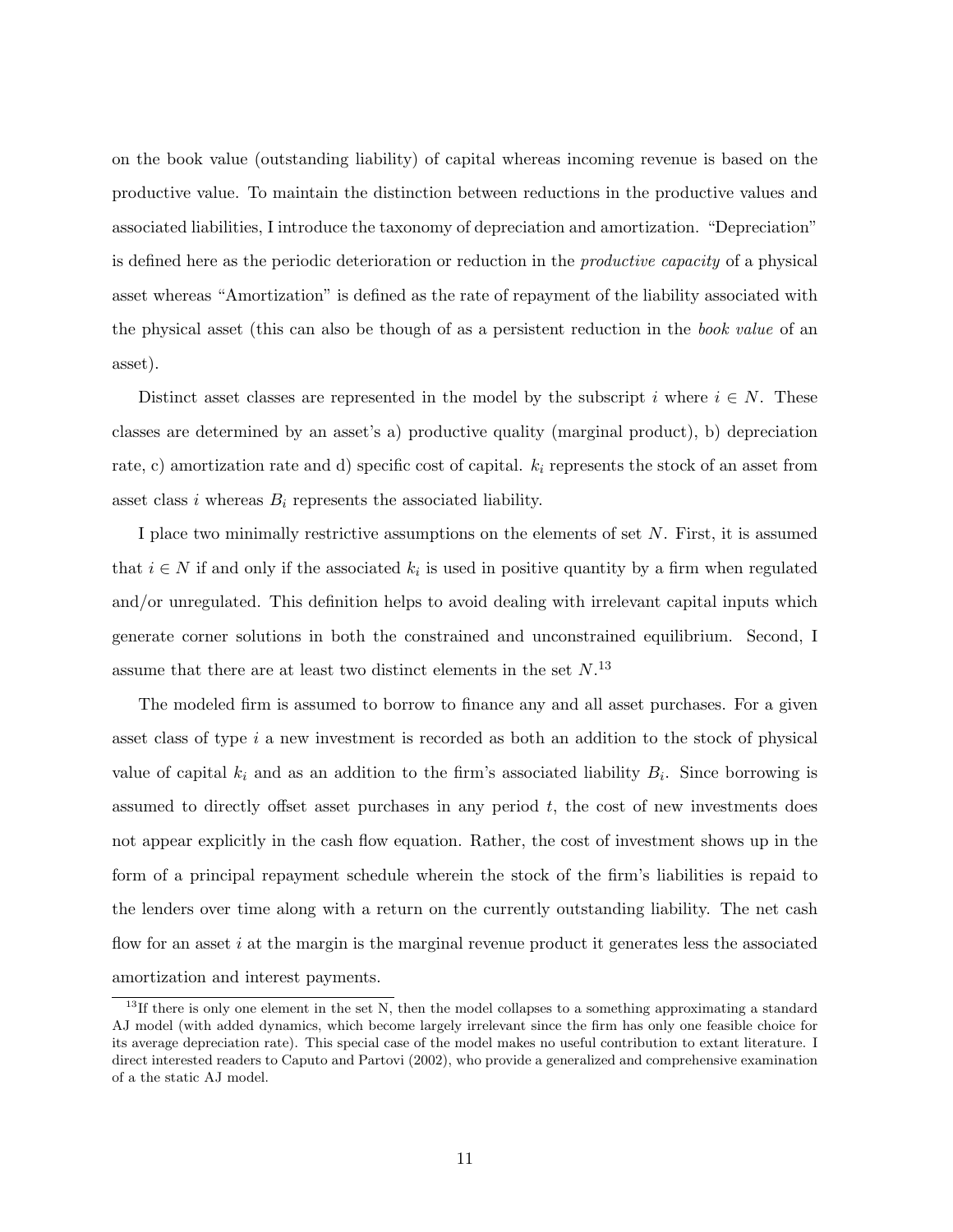Under these assumptions, the firm's net cash flow in any period can be given as:

$$
Net Cash Flow = F(K_t, L_t) - W \cdot L_t - \sum_{i \in N} ((r_i + \alpha_i) \cdot B_{i,t})
$$
\n
$$
(1)
$$

where the vector  $K_t$  is the set of capital inputs at time t  $(k_{i,t} \forall i \in N)$ . W and  $L_t$  represent the standard wage and labor (at time t) input decision, respectively.<sup>14</sup>  $\alpha_i$  is the amortization rate for asset class i and  $r_i$  is the specific cost of capital for asset class  $i.F(K_t, L_t)$  is a continuous revenue function twice differentiable for each element of the set represented by  $K_t$ . The revenue function is assumed jointly concave in all capital inputs.<sup>15,16</sup>

The rate of return constraint is defined as:

$$
\sum_{i \in N} (S \cdot B_{i,t}) \ge F(K_t, L_t) - WL_t - \sum_{i \in N} (\alpha_i \cdot B_{i,t})
$$
\n
$$
(2)
$$

where  $S$  is an exogenous rate of return set by the regulator. The firm acts to maximize net cash flow defined by equation (1) subject to this constraint.

Closure of the model requires equations of motion for the two sets of state variables  $k_{i,t}$  and  $B_{i,t}$ . For computational ease, and to abstract from cost overrun or revenue shortfall discussions, the equations of motion are specified in continuous time. In all of the equations of motion, a dot above a variable ( $\dot{\phantom{a}}$ ) indicates a time derivative. The set of equations of motion for  $k_{i,t}$  are:

$$
\dot{k}_{i,t} = I_{i,t} - \delta_i \cdot k_{i,t} \,\forall i \in N \tag{3}
$$

where  $I_{i,t}$  are units of new capital investment by the firm and  $\delta_i$  is the depreciation rate for asset class i. By similar constructions the equations of motion for  $B_i$  are:

<sup>&</sup>lt;sup>14</sup>I implicitly assume that W and  $L_t$  are a single scalar and variable, however the model is robust to including a vector of differentiated labor inputs and associated wage rates in which case  $W$  and  $L_t$  would be vectors.

<sup>&</sup>lt;sup>15</sup>More specifically the function  $F(K_t, L_t)$  is assumed to produce a negative definite Hessian Matrix, with elements;  $\left\{\frac{\partial F(K_t, L_t)}{\partial k_{i,t}} > 0; \frac{\partial^2 F(K_t, L_t)}{\partial k_{i,t}^2} < 0\right\} \forall i \in \mathbb{N} \text{ and } \frac{\partial^2 F(K_t, L_t)}{\partial k_{i,t} \partial k_{i,t}} > 0 \ \forall i \neq j \in \mathbb{N}$ 

<sup>&</sup>lt;sup>16</sup> As indicated above, the model is robust to a Leontief relationship between capital and labor. Formally,  $F(K_t, L_t)$  can take the form:  $F(K_t, L_t) = F(min\{L_t, G(K_t)\})$  (where  $G(K_t)$  is some function of the vector  $K_t$ ) without loss of generality.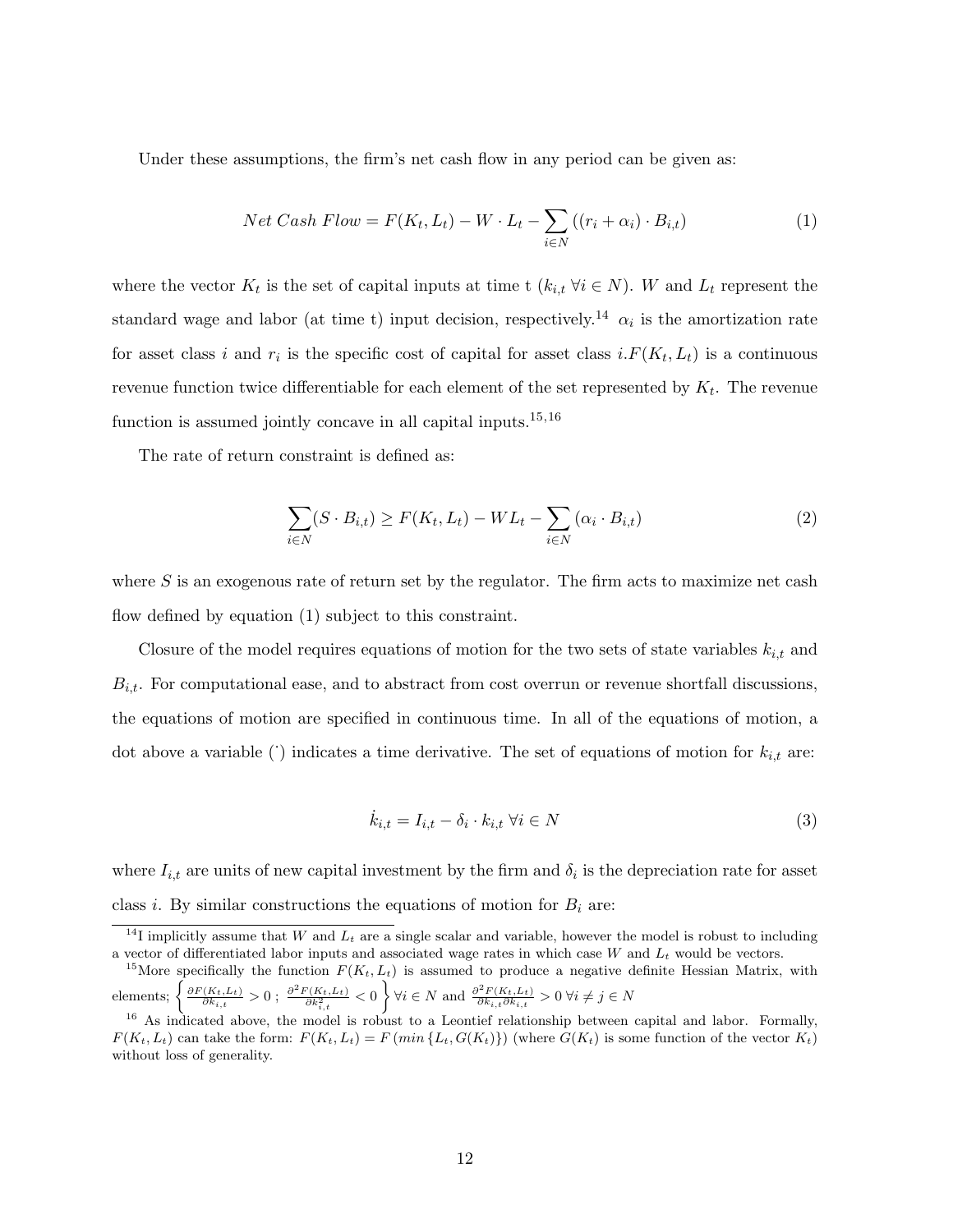$$
\dot{B}_i = I_{i,t} - \alpha_i \cdot B_{i,t} \,\forall i \in N \tag{4}
$$

As indicated above, the model is robust to any arbitrary pairing of  $\alpha_i$  and  $\delta_i$ . It is possible that  $\alpha_i = \delta_i$  for all or some of the elements  $i \in N$ , however; the two are kept distinct in order to accommodate situations wherein the principle repayment schedule associated with a liability does not equal the underlying depreciation on the asset purchased.

From equations (1) through (4) the firm's maximization program in continuous time is:

$$
\max_{L_t, I_{i,t}} \int_0^T \left( \frac{F(K_t, L_t) - WL_t - \sum_{i \in N} ((r_i + \alpha_i) \cdot B_{i,t})}{-\lambda \left( F(K_t, L_t) - WL_t - \sum_{i \in N} ((S + \alpha_i) \cdot B_{i,t}) \right)} \right) e^{-r_f t} dt
$$

S.T. 
$$
\dot{k}_{i,t} = I_{i,t} - \delta_i \cdot k_{i,t} \quad \forall i \in N
$$
  
\n $\dot{B}_i = I_{i,t} - \alpha_i \cdot B_{i,t} \quad \forall i \in N$   
\n $k_{i,t} \geq 0 \quad \forall i \in N$   
\n $I_{i,t} \geq 0 \quad \forall i \in N^S$ 

where the newly introduced variable  $r_f$  represents the discount rate taken as exogenous by the firm.<sup>17</sup> Two sets of non-negativity constraints are also included in the maximization program. The non-negativity constraint on  $k_i$  is intuitive while the additional non-negativity constraint on  $I_i$  incorporates the potential for "sunk capital" to enter the model. The new set notation  $N^S$  in the last non-negativity constraint represents the subset of asset classes for which investment is sunk  $(N^S \subseteq N)$ . I allow for an infinite time/planning horizon for the firm such that  $t \in [0, \infty)$ .

From this point on I drop all time subscripts  $(t)$ , to simplify notation. I solve for an equilibrium to the maximization program outlined above through the use of a Current Value Hamiltonian function. Construction of the Current Value Hamiltonian consists of multiplying the

 $\frac{17}{17}$  is the firm's discount rate on cash flow. Because there is no explicitly modeled risk in the net cash flow equation,  $r_f$  is assumed to be exogenous through time and is treated as a fixed short-term risk-free rate of return.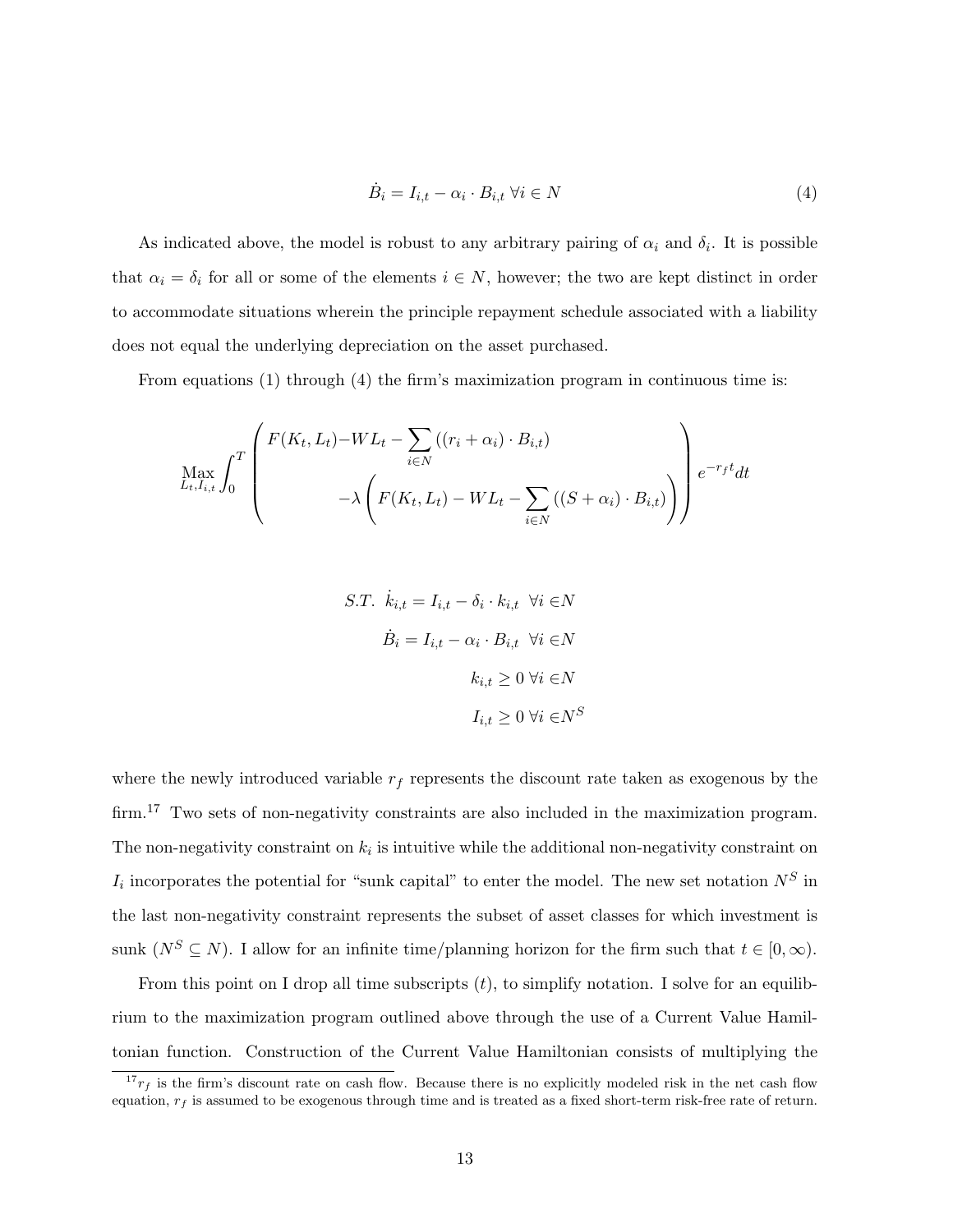objective function and it's constraints by the term  $e^{r_f t}$  and then combining them using standard Lagrangian methods.<sup>18</sup> The Current Value Hamiltonian representing the above maximization program is given as:

$$
H = F(K, L) - W \cdot L - \sum_{i \in N} ((r_i + \alpha_i) \cdot B_i)
$$
  

$$
- \lambda \left( F(K, L) - W \cdot L - \sum_{i \in N} ((S + \alpha_i) \cdot B_i) \right)
$$
  

$$
+ \sum_{i \in N} q_i (I_i - \delta_i \cdot k_i) + \sum_{i \in N} \eta_i (I_i - \alpha_i \cdot B_i)
$$
  

$$
+ \sum_{i \in N} \mu_i \cdot k_i + \sum_{i \in N^S} \gamma_i \cdot I_i
$$
 (5)

where  $q_i$  and  $\eta_i$  are the costate variables for the productive value and liability of each capital stock i, and  $\mu_i$  and  $\gamma_i$  are the Karush-Kuhn-Tucker multipliers associated with the non-negativity constraints on capital inputs and investment.19,20

The corresponding first order conditions for the firm's choice of  $L$  and  $I_i$  are given by equations  $(6)$  and  $(7)$ :

$$
\frac{\partial F}{\partial L} = W \tag{6}
$$

$$
q_i + \eta_i + \gamma_i = 0 \quad \forall i \in N^S \tag{7a}
$$

$$
q_i + \eta_i = 0 \quad \forall i \in N \not\subset N^S \tag{7b}
$$

The first order condition for the firm's choice of labor is familiar and has the standard (marginal revenue product equals marginal cost) interpretation. The first order conditions for capital investments are not as easily interpreted. These conditions require that the co-state

<sup>&</sup>lt;sup>18</sup>For more details see: Chiang  $(2000)$ , section 8.2, pages 210-212.

 $191$  ignore the non-negativity constraint on labor input, as it lends no useful insight into the model implications.  $^{20}$ Despite the revenue constraint, both the firm's output, and it's revenues are endogenous and jointly determined by the level of capital investment. Since the firm must produce output sufficient to generate the revenues it is allowed to collect under the rate-of-return constraint, there are no explicit minimum quality or quantity constraints in equation (5).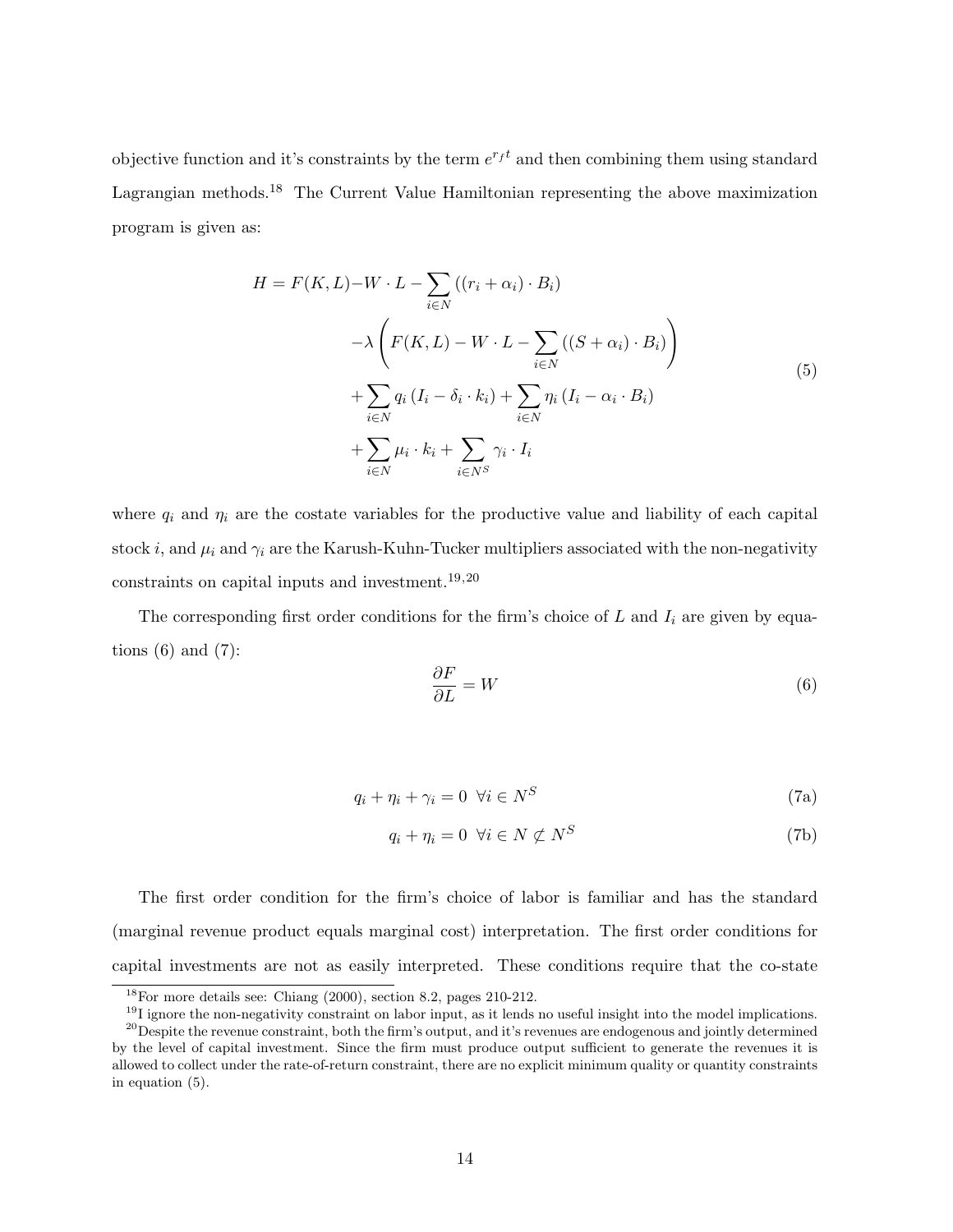variables representing shadow values on productive capital and those representing shadow costs of associated liabilities must balance at the firm's optimum. In the case of sunk assets (equation (7a)) the additional presence of the Lagrange multiplier  $(\gamma_i)$  represents the shadow value of the constraint  $(I_i \geq 0)$  when it is binding.

Given the methodology used to construct the Current Value Hamiltonian, the costate variables  $(q_i$  and  $\eta_i)$  implicitly include the term  $e^{r_f t}$ . With this in mind the maximum principal conditions for the state variables  $k_i$  and  $B_i$  are :

$$
(1 - \lambda) \cdot \frac{\partial F}{\partial k_i} + \mu_i - q_i \cdot \delta_i = r_f q_i - \dot{q}_i \ \forall i \in N
$$
\n
$$
(8)
$$

$$
\lambda S - r_i - (1 - \lambda) \cdot \alpha_i - \eta_i \cdot \alpha_i = r_f \eta_i - \dot{\eta}_i \ \forall i \in N
$$
\n(9)

In a standard neo-classical investment model, the absence of convex adjustment costs would imply a direct jump to the steady state. Despite the absence of such adjustment costs here the modeled firm cannot normally jump to the optimal levels for  $k_i$  and  $B_i$  simultaneously. This is due to the limitation that the firm has only one control variable  $(I_i)$  for every two state variables  $(k<sub>i</sub>, B<sub>i</sub>)$ . Nevertheless, a stable, optimal steady state equilibrium exists. Appendix B provides additional details on the dynamics of the system outside of the steady state as well as illustrating that  $I_i = \delta_i k_i$  where  $k_i$  is the optimal steady state value of  $k_i$ .

Imposing the feasible steady state condition such that  $\dot{q}_i = 0$  and  $\dot{\eta}_i = 0$  the maximum principal conditions can be rewritten as in equations (10) and (11):

$$
(1 - \lambda) \cdot \frac{\partial F}{\partial k_i} + \mu_i = (r_f + \delta_i) \cdot q_i \ \forall i \in N
$$
\n
$$
(10)
$$

$$
\lambda \cdot S - r_i - (1 - \lambda) \cdot \alpha_i = (r_f + \alpha_i) \cdot \eta_i \ \forall i \in N
$$
\n(11)

Due to the non-negativity constraint on  $k_i$  combined with the steady state condition that  $I_i = \delta_i \hat{k}_i$  it is evident that at the steady state  $I_i \geq 0$  which implies that  $\gamma_i = 0$   $\forall i \in N^S$ . As such, equations (7a) and (7b) can be rewritten in the steady state as: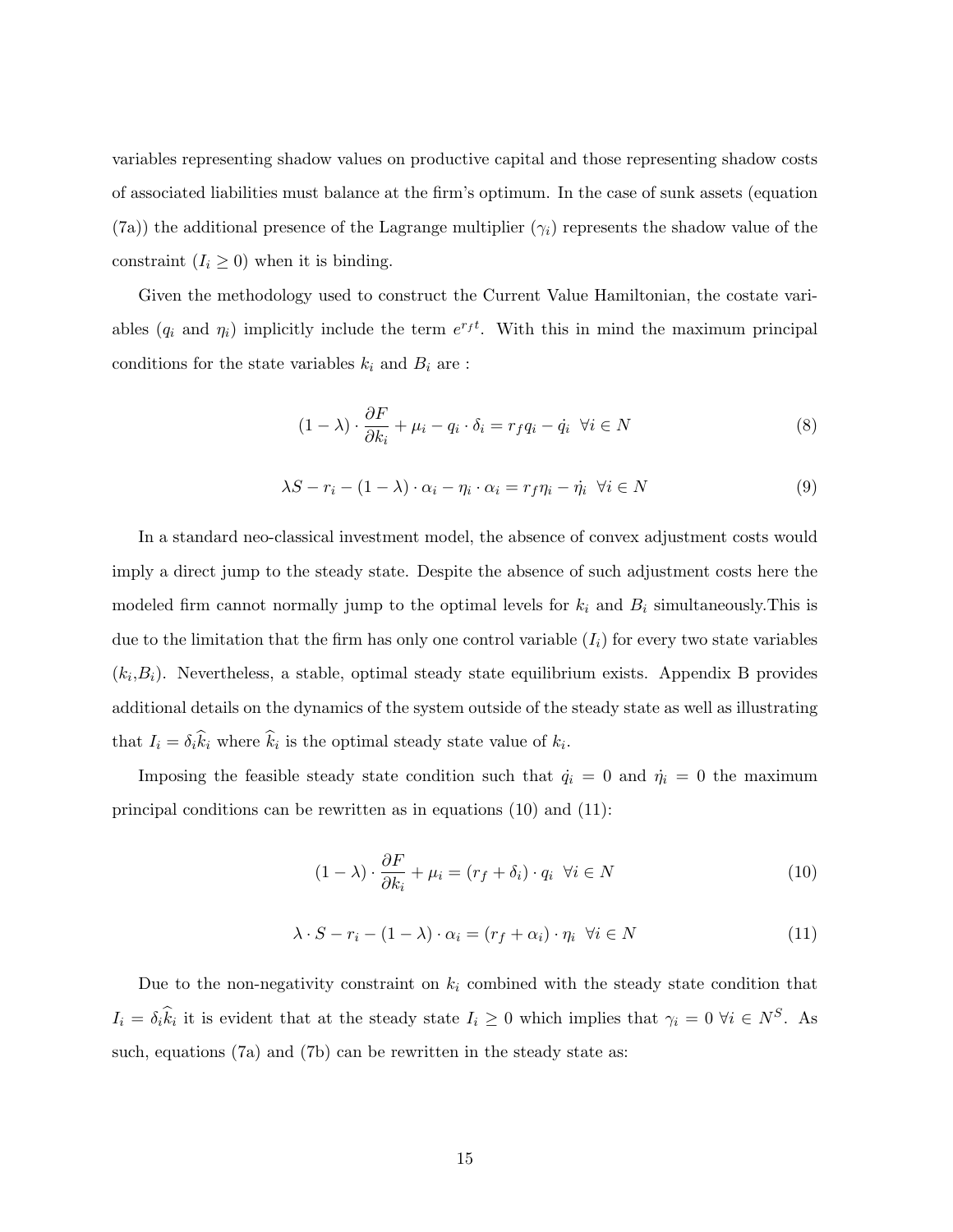$$
q_i + \eta_i = 0 \quad \forall i \in N \tag{12}
$$

Combining equations (10) and (11) with equations (12), implies the following equilibrium conditions for each asset class i:

$$
\frac{\widehat{\partial F}}{\partial k_i} = \left(\frac{r_f + \delta_i}{r_f + \alpha_i}\right) \cdot \left(\frac{r_i - \lambda S}{1 - \lambda} + \alpha_i\right) - \left(\frac{1}{1 - \lambda}\right) \mu_i \quad \forall i \in N
$$
\n(13)

The hat  $(\hat{\ })$  over the left hand side of equation (13) denotes that this is the equilibrium value for the partial derivative (marginal revenue product) for the constrained version of the model. This equation implicitly defines the firm's choice of capital stock for each asset class  $i$  as a function of the model's exogenous parameters. Taken together, the conditions for each asset class  $i$  defined by equation (13) and the first order condition for labor determine the firm's profit-maximizing input choices.

The unconstrained equivalent of equation (13) is:

$$
\frac{\partial F^*}{\partial k_i} = \left(\frac{r_f + \delta_i}{r_f + \alpha_i}\right) (r_i + \alpha_i) - \mu_i \ \forall i \in N
$$
\n(14)

where the star (<sup>∗</sup> ) on the left hand side of the equation indicates that this is the unconstrained profit maximizing value of the partial derivative. This equation is derived either by removing the constraint from equation (5) and re-solving the equilibrium, or more directly by setting  $\lambda = 0$ in equation (13).

As indicated above, theoretical work following from the AJ effect indicates that a characterization of that effect is dependent on the size of the shadow value on the constraint.<sup>21</sup> Despite the differences between the model constructed here, and the more traditional static AJ formulation, the size of the Lagrange multiplier  $\lambda$  continues to play a vital role. Lemma 1 characterizes the feasable range of values for  $\lambda$ :

Lemma 1 (Feasible Values for the Lagrange Multiplier). For the model defined by the current

<sup>&</sup>lt;sup>21</sup>See Caputo and Partovi (2002) for a review and reconciliation of the analytical work characterizing the shadow value on the rate of return constraint for a static Averch and Johnson (1962) style model.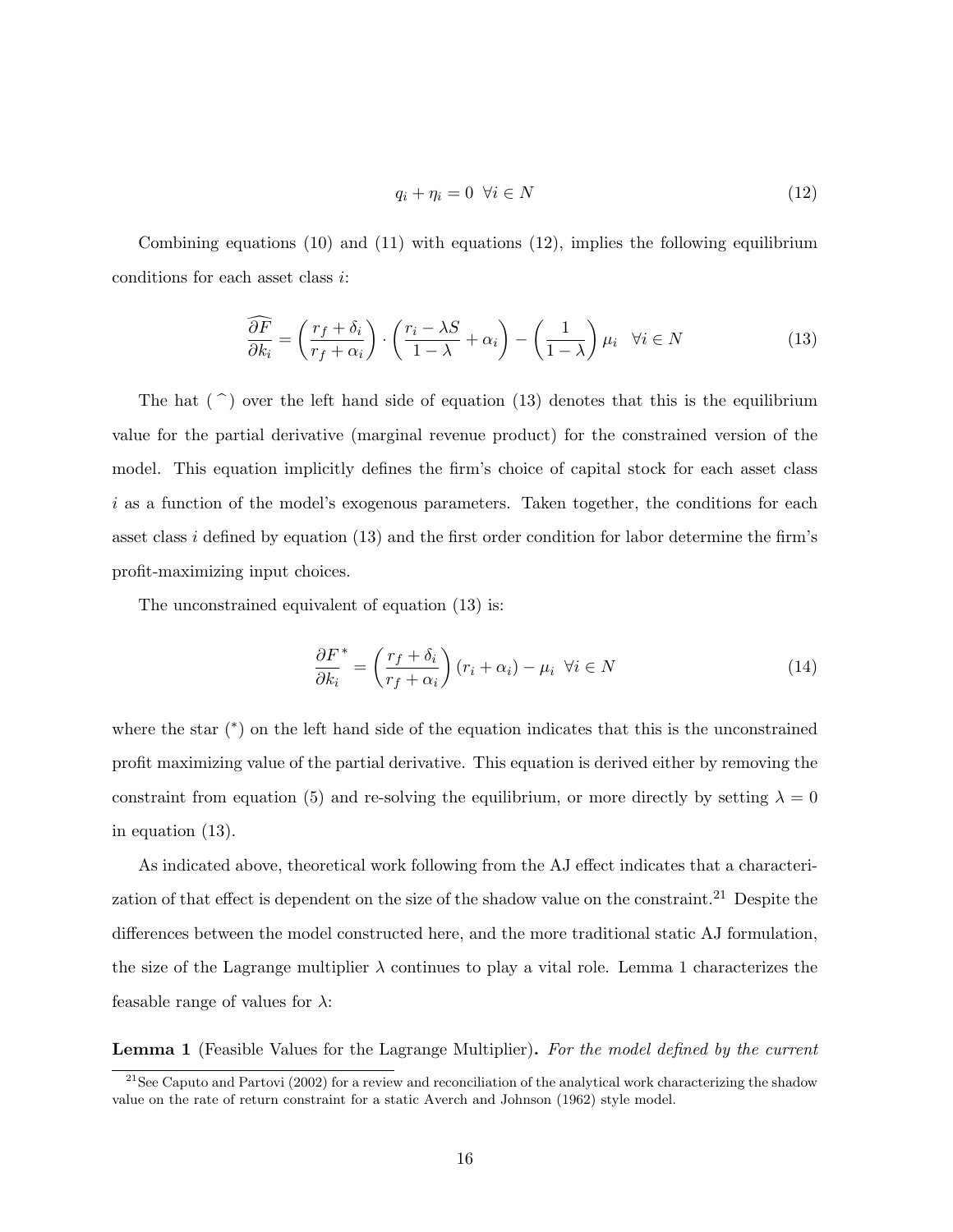value Hamiltonian in equation 5; if an equilibrium exists for the constrained version of the model, then the equilibrium value of the Lagrange multiplier satisfies  $\lambda \in (0,1)$ 

See appendix C for the associated proof.<sup>22</sup>

I define a new set  $M \subset N$  where  $i \in M$  if and only if  $\hat{k}_i > 0$  and  $k_i^* > 0$ . Use of this set along with the result in lemma 1 allows further characterization of the existence of corner solutions in the constrainted and unconstrained equilibria. Lemma 2 formalizes this characterization.

Lemma 2 (Corner Solutions in the Constrained and Unconstrained Model). For the model defined by the current value Hamiltonian in equation 5; if both a constrained and unconstrained equilibrium exist then  $\forall i \in N$ ;

- if  $S > r_i: \quad \widehat{k_i} = 0 \quad \Longrightarrow \quad k_i^* = 0.$
- if  $S < r_i: k_i^* = 0 \implies \hat{k}_i = 0.$
- if  $S = r_i : \hat{k}_i = 0 \Leftrightarrow k_i^* = 0.$

See appendix C for the associated proof.

Lemma 2 indicates that for capital with a low cost of capital  $(r_i \lt S)$ , a corner solution in the constrained model implies a corner solution in the unconstrained model. That is, there is no low cost of capital input used in the unconstrained case that is not used in the constrained case. Lemma 2 also indicates that for capital with a high cost of capital  $(k<sub>i</sub> > S)$ , a corner solution in the unconstrained model implies a corner solution in the constrained model. That is, there is no high cost of capital input used in the constrained case that is not used in the unconstrained case.

Given the statetments in lemmas 1 and 2 the regulatory distortion can be characterized by comparing equations (13) and (14). Proposition 1 details this distortion at a basic level.

**Proposition 1** (Changes in Volumes of Capital Inputs from rate of return). From equations  $(13)$  and  $(14)$ ; if both a constrained and unconstrained equilibrium exist for the maximization

<sup>&</sup>lt;sup>22</sup>Together, equations (7) and (10) and lemma 1 imply that  $q_i \ge 0$  and  $\eta_i \le 0$   $\forall i \in N$ . This is intuitive as capital used in production should have a positive effect on the future profit stream whereas the liability of that capital stock should have a negative effect on the future profit stream.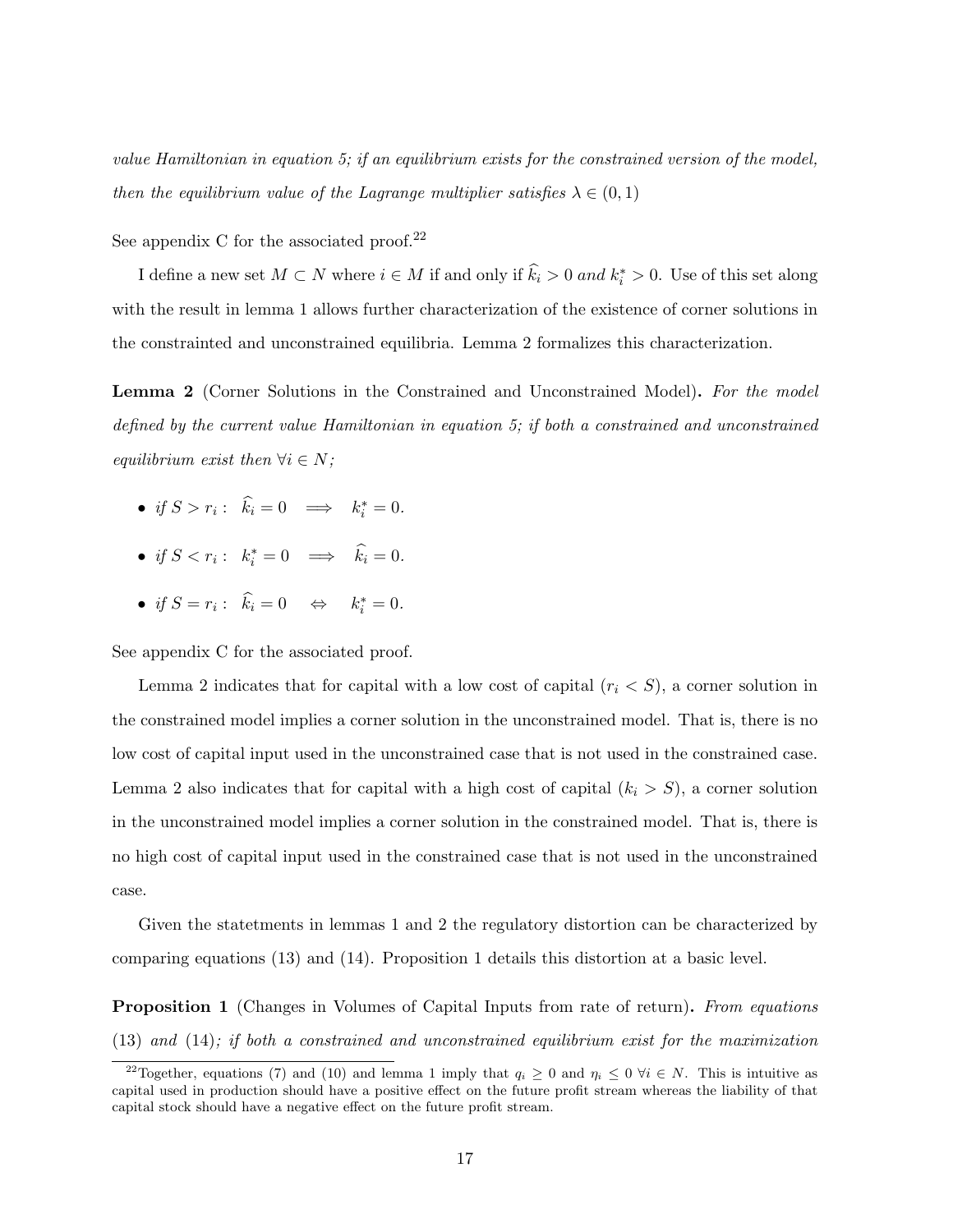problem represented by equation 5 then in response to a binding rate of return constraint a profit maximizing firm will:

- increase its use of any capital asset  $(i \in N)$  with a cost of capital below the regulated rate of return.
- maintain its use of any capital asset  $(i \in N)$  with a cost of capital equal the regulated rate of return.
- decrease its use of any capital asset  $(i \in N)$  with a cost of capital above the regulated rate of return.

See appendix C.1 for the associated proof.

Proposition 1 indicates that, for capital inputs with a cost of capital below the regulated rate, the outcome under a dynamic model is consistent with the over-capitalization indicated in the original AJ model. Whats more, because the model allows for multiple capital inputs, the equilibrium defined by equations (6) and (13) are able to admit positive values of inputs for which the cost of capital is above the regulated rate of return  $(r_i > S)$ .

Arguably the most prominent question examined in the analytical and empirical work following from the original model presented in Averch and Johnson (1962) is that of over-capitalization. Given the inclusion of heterogeneous capital inputs in this model, a discussion of the traditional "over-capitalization" result requires consideration for the relative distortion of investment in capital from each asset class.

Given the general case presented here it is impossible to fully characterize the relative total size of the capital stock for a regulated and unregulated firm. A sufficient (but not necessary) condition for aggregate over-capitalization is that  $S > max(r_i)$   $\forall i \in N$ . This condition implies, via proposition 1, that:  $\hat{k}_i > k_i^* \ \forall i \in N \implies \sum$ i∈N  $\left(\widehat{k}_i\right) > \sum$ i∈N  $(k_i^*).$ 

Continuing with the application of proposition 1, if  $max\{r_{i\in N}\} > S > min\{r_{i\in N}\}\)$  there will be both downward biased and upward biased elements of the capital stock. In this case, characterizing the bias in the aggregate capital stock requires complete information on the size of the terms  $(r_i - S)$   $\forall i \in N$  as well as a specific functional form for the firm's revenue function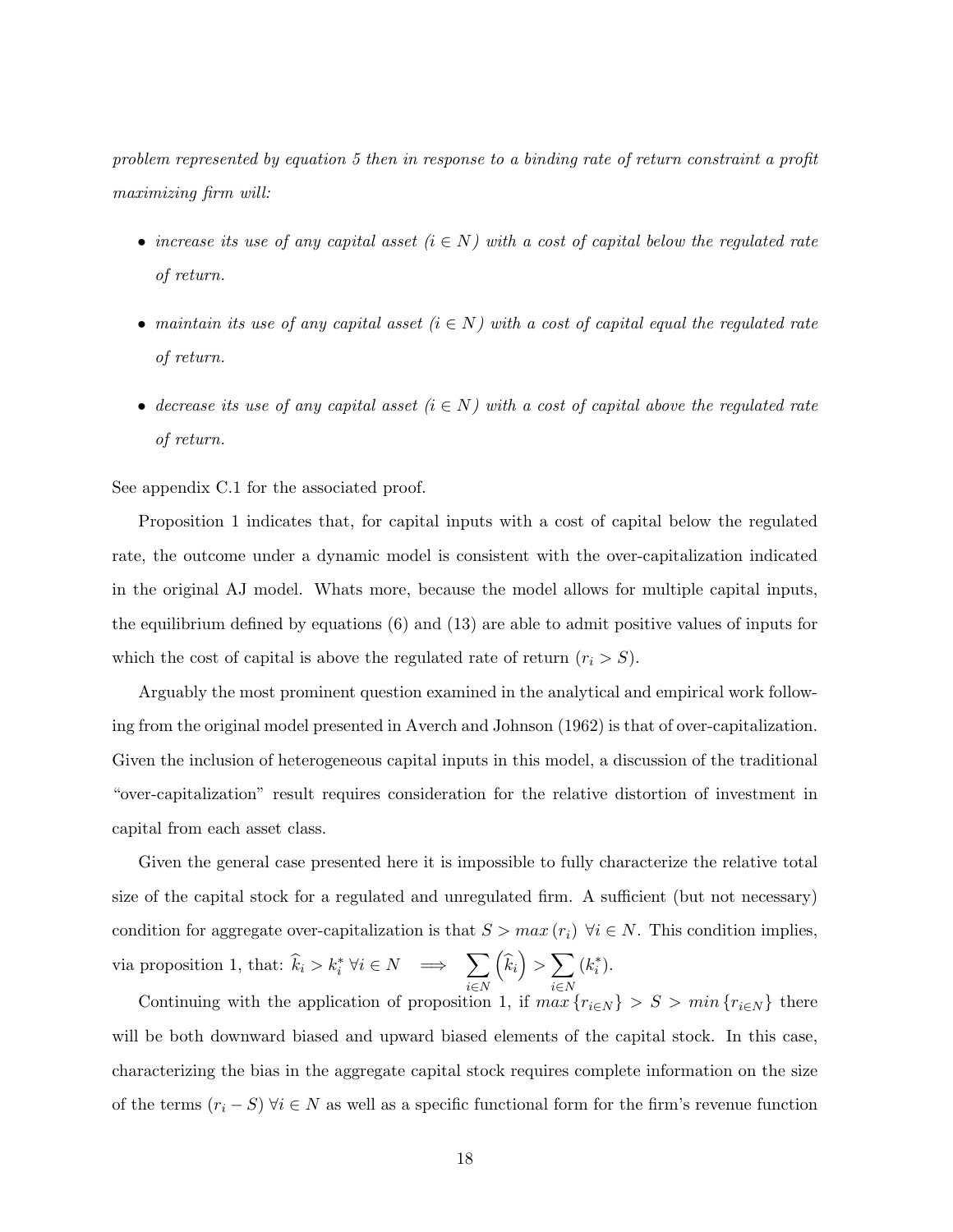$F(K, L)$ . With these assumptions in place, the same logic used in the proof accompanying proposition 1 can be employed to characterize the bias in the aggregate capital stock.

Absent the inclusion of heterogeneous capital,  $r > S$  would imply negative profits for a regulated firm employing any positive quantity of capital. Allowing for heterogeneous capital with different costs of capital the constrained firm may still find it profitable to employ a positive quantity of  $k_i$  when  $r_i > S$  as long as the condition  $S \geq \left( \sum \left( r_i \cdot \widehat{B}_i \right) / \sum \left( \widehat{B}_i \right) \right)$  holds.<sup>23</sup> Thus, the last bulleted clause of proposition 1 is included not only for completeness, but also as a potential outcome for some subset of the set of heterogeneous capital inputs N for which the individual costs of capital are above the regulated rate of return.

Given the existence of multiple capital inputs we can further characterize the distortions by examining the marginal rate of technical substitution (MRTS) at equilibrium for each pair of inputs in the constrained and unconstrained cases.

In the remainder of this section I will use  $i \in N$  and  $j \in N$  to denote two different asset classes  $(i \neq j)$ .

Equation  $(15)$  is derived as a simple ratio of equations  $(10)$  evaluated for asset classes i and j. It defines the equilibrium value of the marginal rate of technical substitution between any two asset classes.<sup>24</sup>

$$
\widehat{MRTS}_{i,j} = \widehat{\left(\frac{\partial k_j}{\partial k_i}\right)} = \frac{(r_f + \delta_i)(r_f + \alpha_j)}{(r_f + \delta_j)(r_f + \alpha_i)} \left(\frac{r_i + \alpha_i - \lambda(S + \alpha_i)}{r_j + \alpha_j - \lambda(S + \alpha_i)}\right)
$$
(15)

Either via a similar derivation from equation (14) or by setting  $\lambda = 0$  in equation (15), the equilibrium rate of substitution in the unconstrained case can be characterized as:

$$
MRTS_{i,j}^* = \left(\frac{\partial k_j}{\partial k_i}\right)^* = \frac{\left(r_f + \delta_i\right)\left(r_f + \alpha_j\right)}{\left(r_f + \delta_j\right)\left(r_f + \alpha_i\right)} \left(\frac{r_i + \alpha_i}{r_j + \alpha_j}\right) \tag{16}
$$

A comparison of equations (15) and (16) will characterize differences in the marginal rate

<sup>&</sup>lt;sup>23</sup>Recall that:  $\hat{B}_i = \frac{\delta_i}{\alpha_i} \hat{k}_i$  and that  $\hat{k}_i$  is a function of S. Thus the inequality referenced will produce a threshold value of S, below which the firm will choose  $\hat{k}_i = 0$  and cease to produce in the optimal steady state.

<sup>&</sup>lt;sup>24</sup>Equation 15 draws from the derivatives of a revenue function  $F( )$ , rather than directly from a production function. However, for a single product firm, the definitions are identical.  $\frac{\delta F}{\delta \kappa_1}$  $\left(\frac{\delta F}{\delta k_j}\right)$  $\frac{\left(\frac{\delta F}{\delta Q}\right)\left(\frac{\delta Q}{\delta k_i}\right)}{\left(\frac{\delta F}{\delta K_i}\right)\left(\frac{\delta Q}{\delta Q}\right)}$  $\left(\frac{\delta F}{\delta Q}\right)\left(\frac{\delta Q}{\delta k_j}\right)$  $\frac{1}{\sqrt{2}} = \frac{\left(\frac{\delta Q}{\delta k_i}\right)}{\left(\frac{\delta Q}{\delta Q}\right)}$  $\left(\frac{\delta Q}{\delta k_j}\right)$  $\frac{1}{\sqrt{2}}$  =  $MRTS_{i,j}$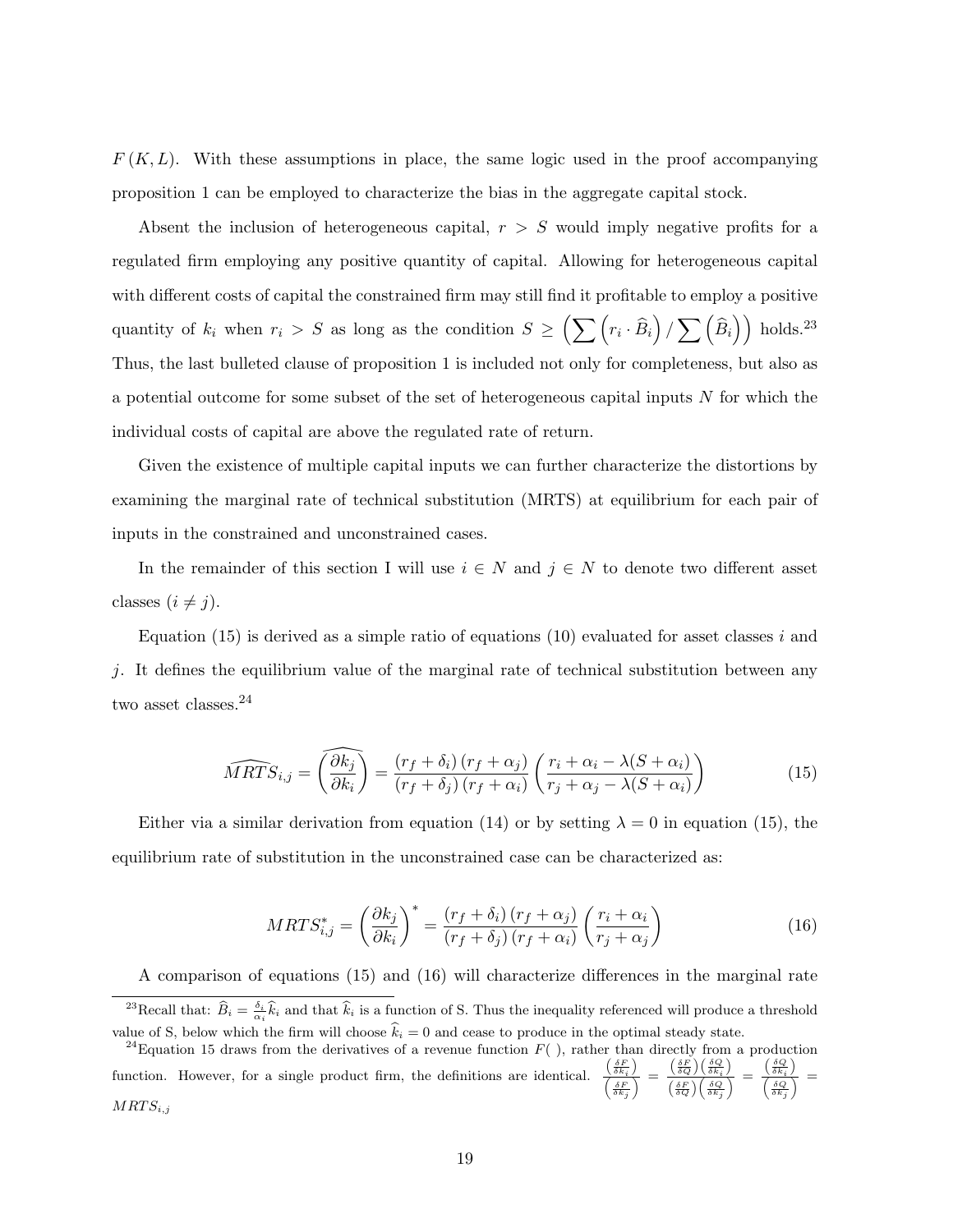of technical substitution between heterogeneous capital inputs and by extension the volume of these inputs in the constrained and unconstrained cases. This comparison requires a more complete characterization of the endogenous variable  $\lambda$ , provided in lemma 3 and its associated proof:

**Lemma 3** (Stronger conditions on  $\lambda$ ). For the model defined by the current value Hamiltonian in equation 5; if an equilibrium exhibiting positive profits exists for the constrained version of the model, then the equilibrium value of the Lagrange multiplier satisfies  $\lambda \in (0, \overline{\lambda})$ , where  $\overline{\lambda}$  is the largest value that satisfies  $\left(\overline{\lambda} \leq \frac{r_i+\alpha_i}{\overline{S}+\alpha_i}\right)$  $S+\alpha_i$  $\big\} \forall i \in M.$ 

See appendix C for the associated proof.

Imposing a simplifying set of assumptions on  $\alpha_i$  and  $\alpha_j$  as well as  $r_i$  and  $r_j$  and comparing the second term on the right hand side of equations (15) and (16) illustrates two types of bias on the firm's input decisions resulting from a binding rate of return constraint. These are detailed in propositions 2 and 3.

**Proposition 2** (cost of capital Bias). From equations (15) and (16), assuming equal amortization rates  $(\alpha_i = \alpha_j)$ ;and differences in individual costs-of-capital  $(r_i > r_j)$ ; If an equilibrium to the maximization problem represented by equation 5 exists, a binding rate of return constraint will lead a firm to **increase** its use of lower-cost capital inputs  $(k_i)$  relative to its use of higher-cost capital inputs  $(k_i)$  for all  $i, j \in N$ , compared to an unconstrained firm.

See appendix C.2 for the associated proof.

Without a full examination of the proof behind proposition 2 its meaning is easily misunderstood. In general we expect that a profit maximizing firm facing the type of well behaved revenue function described above will reduce its use of an input when faced with an increase in that input's costs (substituting away from high cost inputs towards low cost inputs). Proposition 2 is not a redundant restatement of this behavior.

In the unconstrained case, the rate of return earned on an asset is endogenous to the model. The firm makes input decisions to maximize total profits, and the rate of return can then be calculated by dividing these profits over the total capital stock. The profit maximizing input decisions in the unconstrained case are based on marginal revenues and marginal costs only.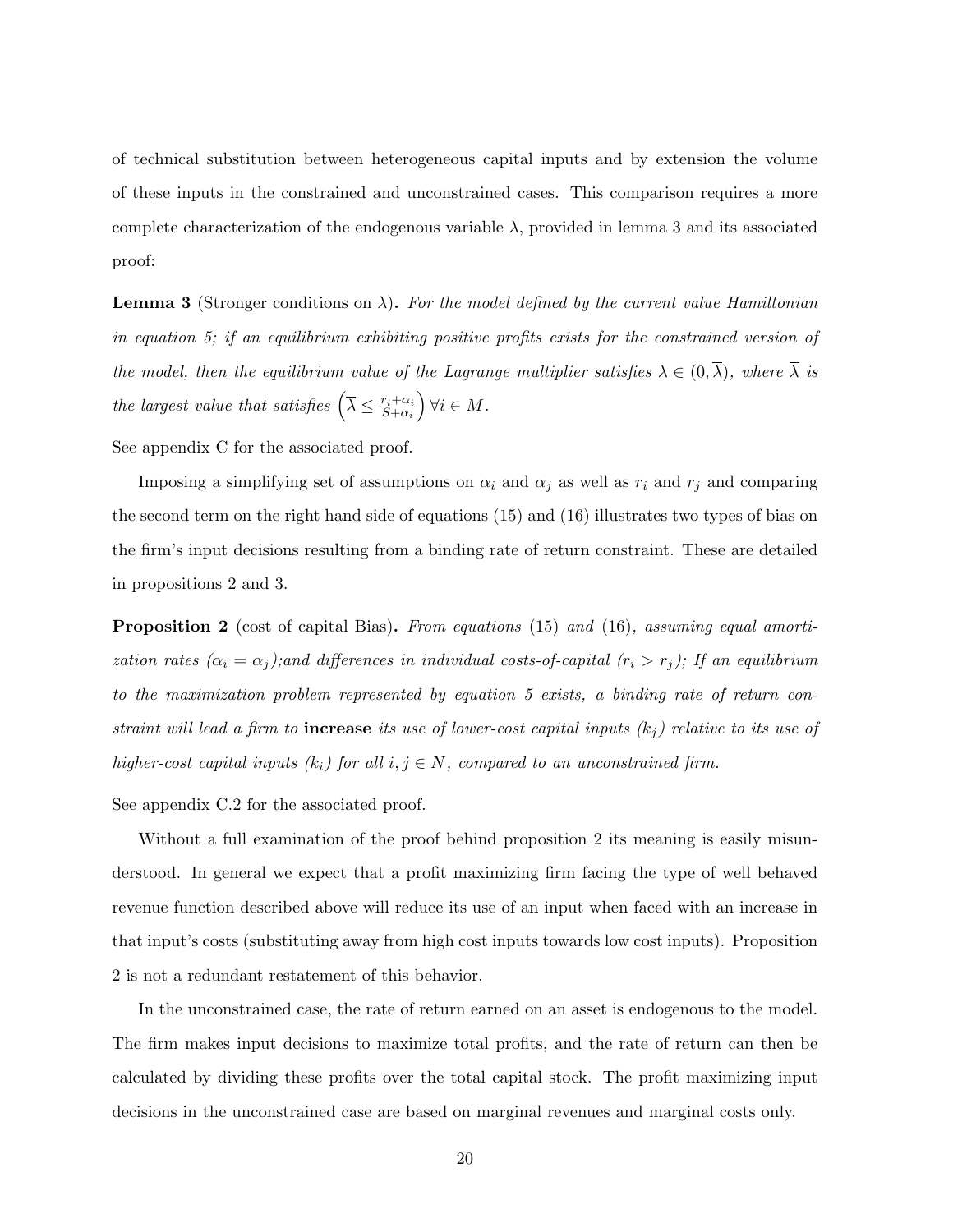In the constrained case, the rate of return is exogenously set by the regulator and is no longer endogenous to the model. Faced with a rate of return constraint the firm is also concerned with how input decisions act to tighten or relax this constraint. This distorts the standard marginal revenue/marginal cost equalization and leads to the behavoir described by proposition 2 where the firm shifts too far (relative to the unconstrained/cost-minimizing case) towards low cost capital.

Taken together with the earlier assertion that longer duration assets are associated with higher costs-of-capital, proposition 2 implies that a firm will shift towards lower-cost short-term capital. As foreshadowed above, I dub this distortion as the "yield curve effect." However, in isolation the yield curve effect ignores the effect that differing amortization rates have on the steady state liability associated with the productive capital stock and by extension the revenue cap imposed under rate of return regulation.

Varying the amortization rates while holding the costs of capital constant between asset classes illustrates another distortionary effect.

**Proposition 3** (The Duration Effect). From equations (15) and (16), assuming differences in the amortization rates of capital inputs  $(\alpha_i < \alpha_j)$ ; and equal costs of capital below the regulated rate  $(S > r_i = r_j)$ : If an equilibrium to the maximization problem represented by equation 5 exists; a binding rate of return constraint will lead a firm to increase its use of longer-lived capital inputs (k<sub>i</sub>) relative to its use of short-lived capital inputs (k<sub>j</sub>) for all  $i, j \in N$  when compared to an unconstrained firm.

See appendix C.3 for the associated proof.

Because it is the liability (or book value) of the firm's capital assets that determines the firm's regulated revenue requirement (and by extension the regulated revenue cap and profits), the allocation of investment between assets with different amortization rates will affect the firm's profits. Longer lived assets (those with lower depreciation rates) are preferred because they remain on the books for longer, increasing the steady state capital stock. This increase in capital stock relaxes the rate of return constraint and increases the revenue cap. An unregulated firm is only concerned with amortization insofar as it affects the costs associated with an investment.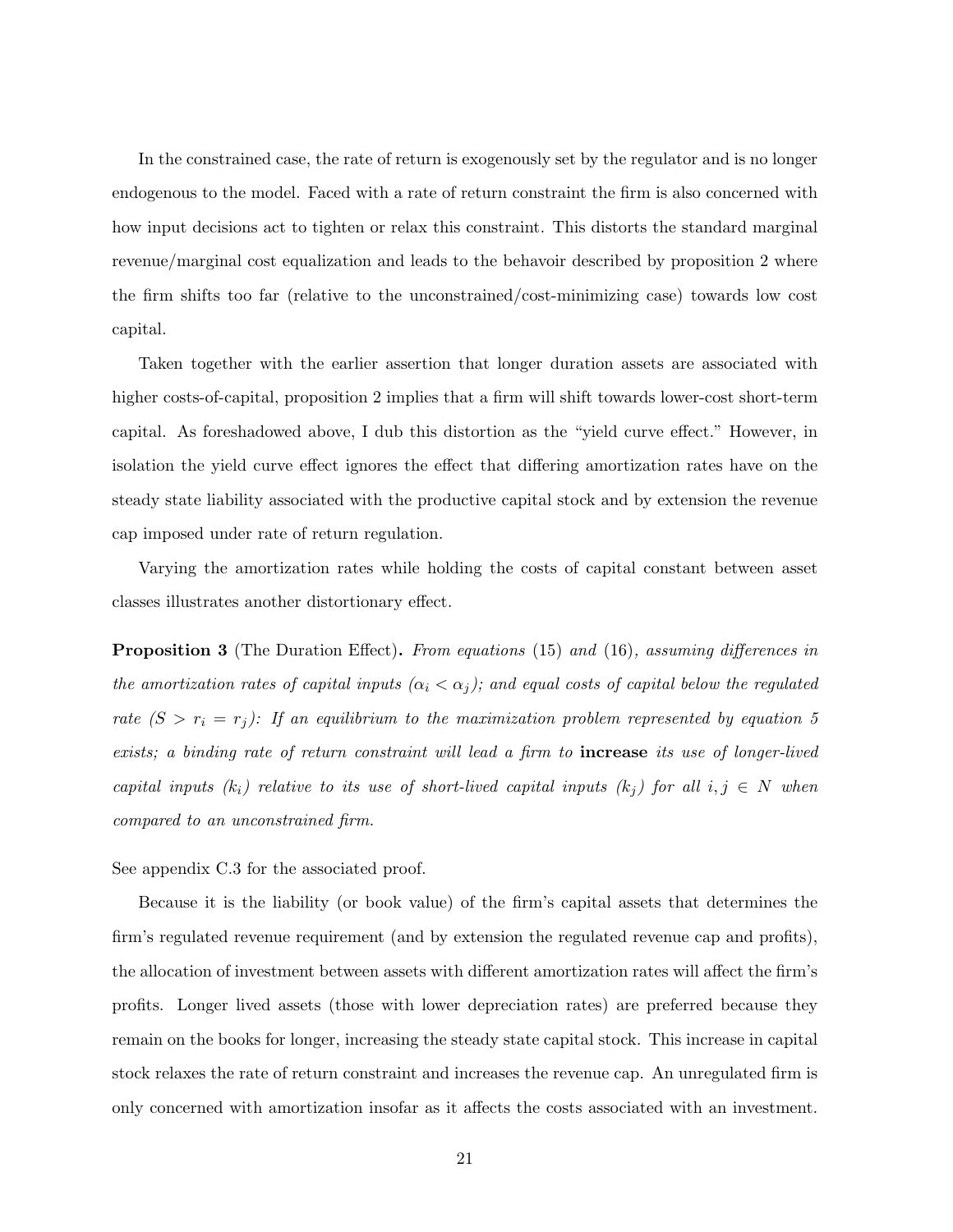This difference is the source of the distortion described by proposition 3.

Through propositions 1 and 3 the model indicates that a regulated firm will over-invest in any capital with an individual cost of capital below the regulated rate, and that this over-investment will be more pronounced for capital with lower amortization rates if all costs of capital are equal.

Propositions 2 and 3 are based on an inconsistent set of assumptions insofar as differences in the costs-of-capital  $(r_i, r_j)$  and amortization rates  $(\alpha_i, \alpha_j)$  are concerned. Proposition 1 continues to hold, although allowing for differences in both the costs-of-capital and the amortization rates (such that  $r_i \neq r_j$  and  $\alpha_i \neq \alpha_i$ ) significantly complicates the analysis of the effects identified by propositions 2 and 3.

As stated above, an observation of the yield curve indicates that lower amortization rates will in general imply higher costs of capital. Imposing assumptions consistent with this assertion, the duration effect and yield curve effect will drive the distortions in investment in opposite directions insofar as asset duration is concerned. For a constrained firm, the duration effect makes long-lived capital more attractive (relative to short lived capital) whereas the yield curve effect makes short-lived capital more attractive (relative to long-lived capital). Proposition 4 characterizes the condition required for dominance of either effect given assumptions consistent with the assertion that longer lived capital carries a higher cost of capital.

**Proposition 4** (The Dominant Effect). From equations (15) and (16): If an equilibrium to the maximization problem represented by equation 5 exists:

• If 
$$
\left((r_j + \alpha_j) - (r_i + \alpha_i) < \frac{(r_i \alpha_j - r_j \alpha_i)}{S}\right)
$$
, then  $\left(\frac{\hat{k}_i}{\hat{k}_j} < \frac{k_i^*}{k_j^*}\right)$ ; (Duration Effect Dominates)

• If 
$$
((r_j + \alpha_j) - (r_i + \alpha_i) > \frac{(r_i \alpha_j - r_j \alpha_i)}{S})
$$
, then  $\left(\frac{\hat{k}_i}{\hat{k}_j} > \frac{k_i^*}{k_j^*}\right)$ ; (Yield Curve Effect Dominates)

• If 
$$
(r_j + \alpha_j) - (r_i + \alpha_i) = \frac{(r_i \alpha_j - r_j \alpha_i)}{S}
$$
, then  $\left(\frac{\hat{k}_i}{\hat{k}_j} = \frac{k_i^*}{k_j^*}\right)$ ; (The Effects Exactly Offset)

See appendix C.4 for the associated proof.<sup>25</sup>

Thus, the direction of the bias with respect to asset duration is ambiguous but identifiable for any pair of asset classes given information on the regulated rate of return, amortization rates

<sup>&</sup>lt;sup>25</sup>Note that, implicitly by its statement, and following from the proof in appendix C.4 Proposition 2 does not hold if  $k_i^* + k_j^* = 0$ . This is intuitive because we cannot compare proportional increases in the use of two variables if they are used in zero quantities in the unconstrained case.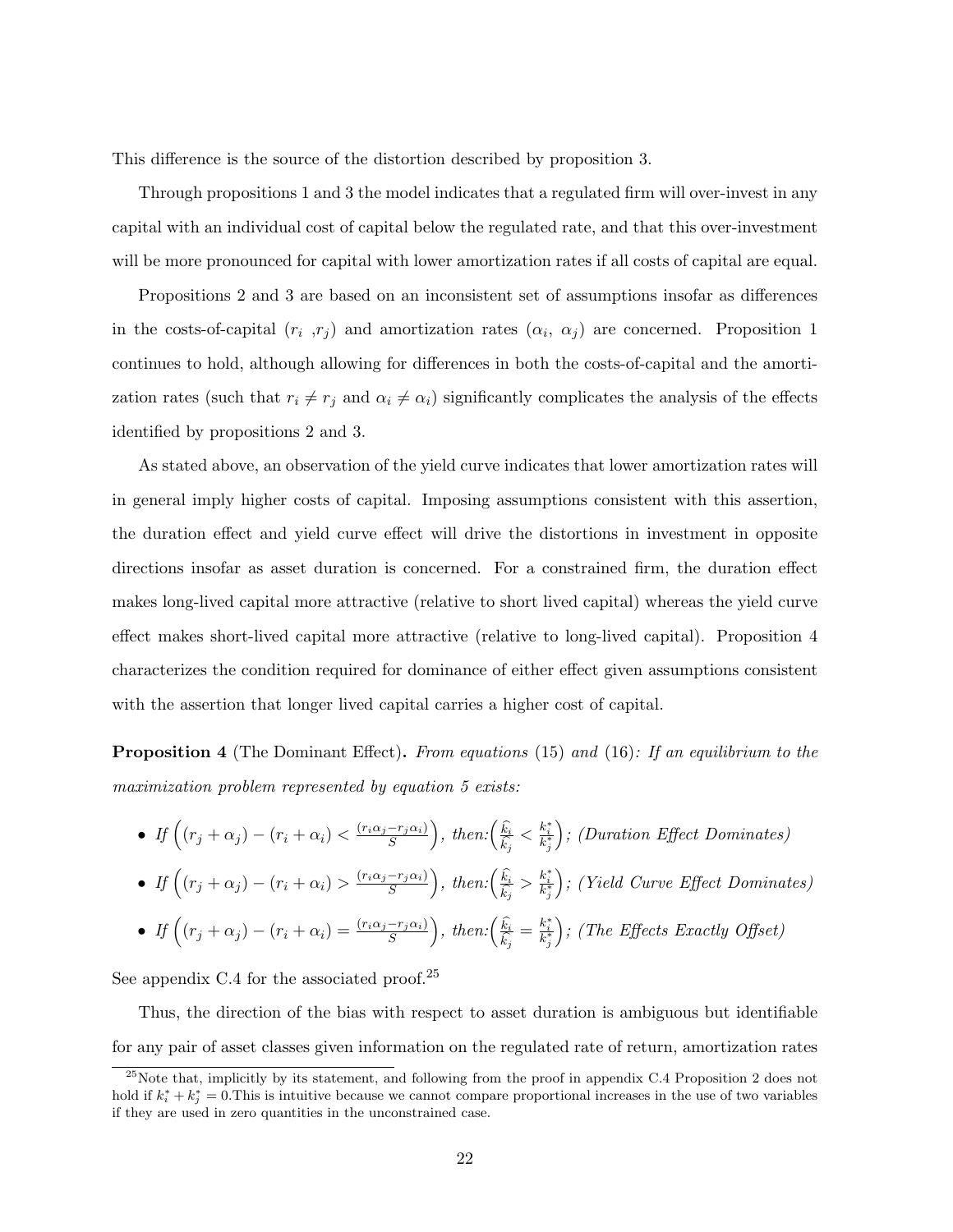and costs-of-capital. Table 1 exhibits a set of numerical examples to indicate the general pattern of the dominant effect with respect to exogenous parameter values.<sup>26</sup>

| Case                                     |         | Parameters |                                                    |           |                     | Condition from Proposition 4 Dominant Effect |
|------------------------------------------|---------|------------|----------------------------------------------------|-----------|---------------------|----------------------------------------------|
|                                          | $r_2$   | $r_{10}$   | $\mathcal{S}% _{CS}^{(n)}:=\mathcal{S}_{CS}^{(n)}$ | Left Side | Right Side          |                                              |
| Base                                     | 2.5%    | $5\%$      | $6\%$                                              | $-0.375$  | $=$ $-0.375$        | N/A                                          |
| $+\Delta S$                              | $2.5\%$ | $5\%$      | $7\%$                                              | $-0.375$  | $\leq -0.321$       | Duration                                     |
| $-\Delta S$                              | $2.5\%$ | $5\%$      | $5\%$                                              | $-0.375$  | $> -0.450$          | Yield Curve                                  |
| $+\Delta r_{10}$                         | $2.5\%$ | $6\%$      | $6\%$                                              |           | $-0.365$ > $-0.458$ | Yield Curve                                  |
| $-\Delta r_{10}$                         | 2.5%    | $4\%$      | $6\%$                                              | $-0.385$  | $\leq -0.292$       | Duration                                     |
| $+\Delta r_2$                            | $3.5\%$ | $5\%$      | $6\%$                                              | $-0.385$  | $\leq$ -0.358       | Duration                                     |
| $-\Delta r_2$                            | $1.5\%$ | $5\%$      | $6\%$                                              |           | $-0.365$ > $-0.392$ | Yield Curve                                  |
| $\alpha_2 = 50\%$ , $\alpha_{10} = 10\%$ |         |            |                                                    |           |                     |                                              |

Table 1: Numerical Examples for Proposition 4

The second and third rows ( $+\Delta S$  and  $-\Delta S$ ) of table 1 show that (holding all other parameters constant) an increase in the exogenous regulated rate of return S will weaken the yield curve effect relative to the duration effect, whereas a reduction in S has the opposite effect.

The fourth and fifth rows  $(+\Delta r_{10}$  and  $-\Delta r_{10})$  of table 1 show that, holding all other parameters constant, a increase in the required return on long term capital (ten year in the case of table 1) will strengthen the yield curve effect relative to the duration effect. Likewise, a reduction in  $r_{10}$  has the opposite effect.

Finally, the last two rows  $(+\Delta r_1 \text{ and } -\Delta r_1)$  show that, holding all other parameters constant, an increase in the required return on short term capital (two year in the case of table 1) will weaken the yield curve effect relative to the duration effect. Again, the opposite is true, with a reduction in  $r_1$  strengthening the amortization effect relative to the yield curve effect.

Fixing  $r_{10}$  at 5% and varying  $r_2$  and S (as an example) the relationship described in proposition 4 is exposited graphically in Figure 1. As in the numerical examples in Table 1, increasing S weakens the yield curve effect moving the firm into the range wherein the duration effect dominates. As illustrated the duration effect is very likely to dominate if the regulated rate of return is above the ten year bond yield  $(r_{10} = 5\%)$ . Figure 1 also shows that an increase in the

 $26$ The specific values used in the table are not directly based on empirical data; however, the values are generally consistent with the range of estimated or observed corollaries found in the existing literature.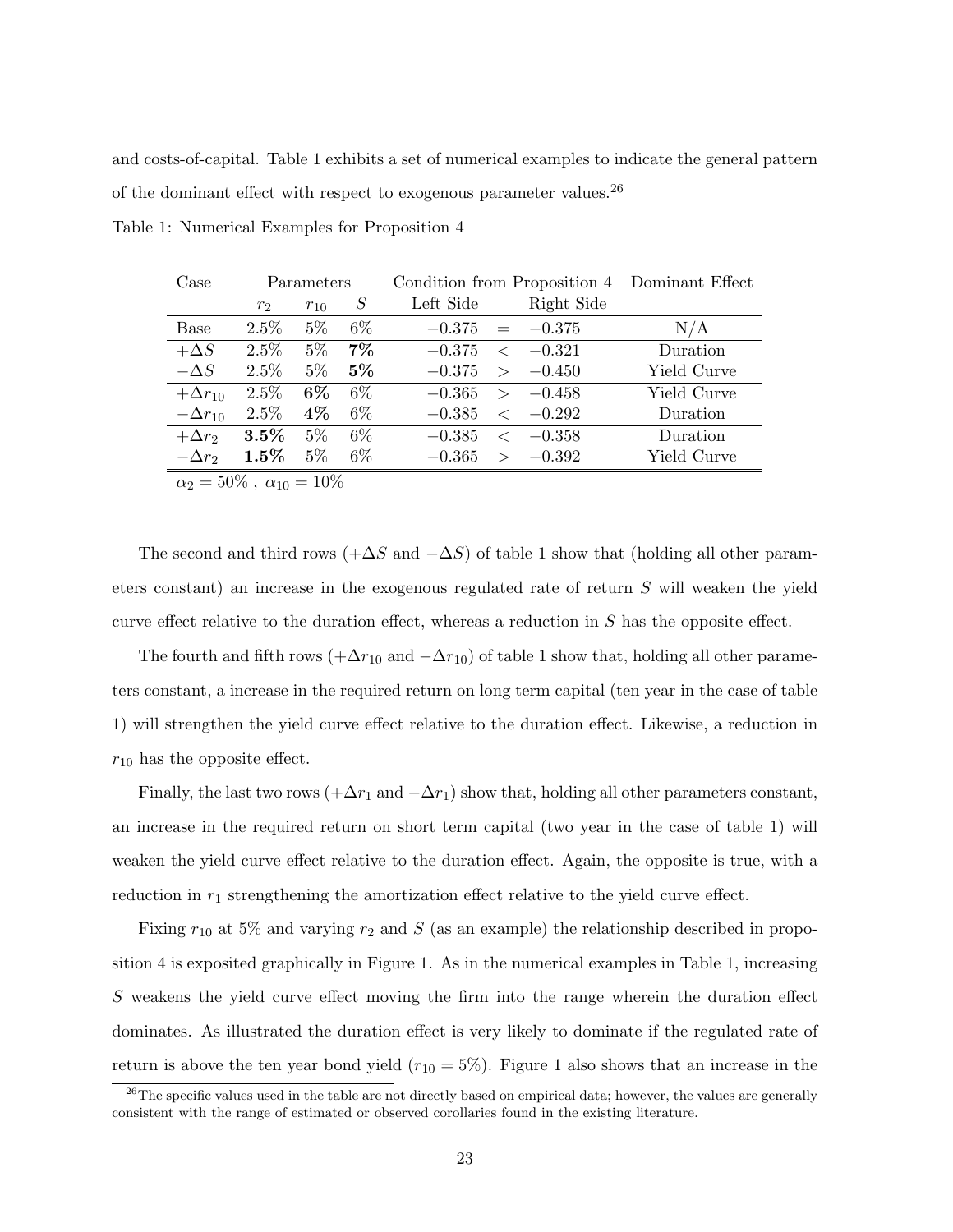Figure 1: Dominant Effect Areas



Holding Constant: $\alpha_2 = 50\% \ \alpha_{10} = 10\% \ r_{10} = 5\%$ 

short term bond yield rate  $(r_2)$  also weakens the yield curve effect.

It is interesting to note that the specific characteristics of the revenue function and how  $k_i$ and  $k_j$  enter into it have no bearing on the parameters that determine which effect is dominant. Although the specifics of the revenue function have bearing on the severity or magnitude of the two effects, the direction of any distortion is determined solely by the parameters listed in proposition 4.

The magnitude of a distortion caused by either the yield curve effect or duration effect will be greater for inputs with a high degree of substitutability. If two capital inputs enter linearly in the production function then the constraint may potentially cause a shift between two corner solutions  $(k_i^* > 0; k_j^* = 0 \text{ to } \hat{k}_i = 0; \hat{k}_j > 0).$ 

## 4 Conclusion

The model presented above serves as a step towards understanding the effect a rate of return constraint has on a firm's input decisions when accounting for dynamic effects and heterogeneous capital. The results presented extend the standard AJ interpretation of over-capitalization and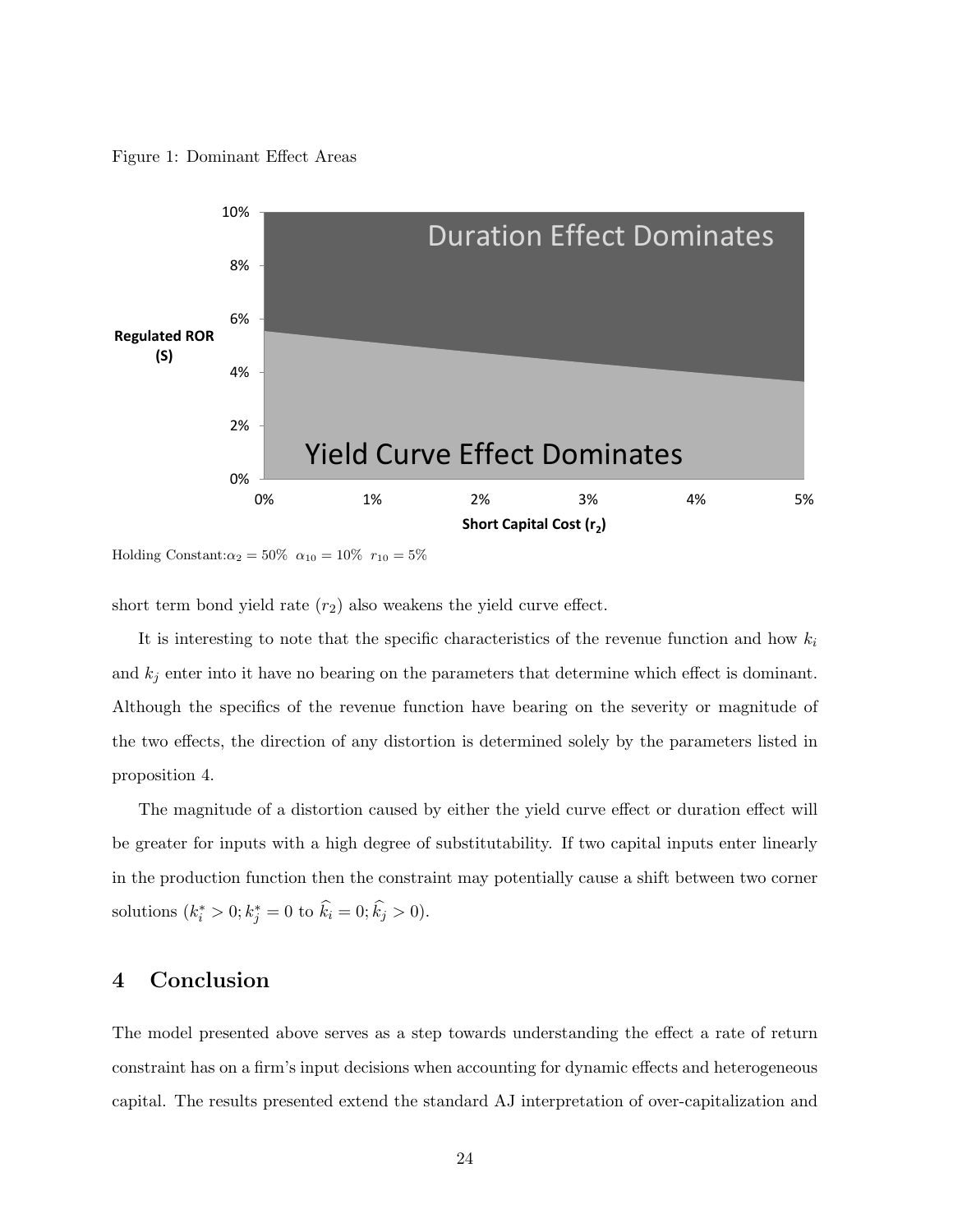provide important new implications related to amortization and cost of capital considerations. The assumptions underlying this model are arguably more realistic than the static workhorse AJ model and the results are more directly applicable to real world regulation (where historical investment and amortization decisions determine much of a firm's revenue requirement and ultimately the profits and regulated price).

The model implications are intriguing both in their similarity to and departures from the implications of current theory. Proposition 1 implies that an effect similar to Averch-Johnson style over-capitalization carries over to the dynamic model for any asset with a cost of capital lower than the regulated rate of return, however; the model also presents novel contributions in the area of input decisions between capital assets with different amortization rates and associated capital cost characteristics. The characterized differences in the firm's input demand functions with and without the rate of return constraint also indicate that under reasonable assumptions the regulated firm is not cost minimizing. Therefore, under the assumption of an imperfect rate of return constraint (where the regulated 'fair' rate is above the firm's true cost of capital) not only is the effective price above the firm's actual average cost, but the firm's actual average cost is above the cost minimizing average cost.

## A Details on the Costs-of-Capital Approach

The standard convention in economics and finance is to refer to a single average cost of capital. The capital cost implicitly defined by equation (1) can be made consistent with this convention with only a slight modification. Consider that the total capital cost can be given as: *Capital Cost* =  $r_a \cdot \sum_{i} (B_{i,t})$  where the new variable  $r_a$  is the commonly referenced weighted average cost of capital. The per unit change in total capital cost for a change in investment in a specific asset class i can then be calculated as:

$$
\frac{d\left[Capital\;Cost\right]}{dB_{i,t}} = \underbrace{r_a}_{\text{direct}} + \underbrace{\frac{\partial r_a}{\partial B_{i,t}} \cdot \sum_{i \in N} (B_{i,t})}_{\text{indirect}}
$$

It is the indirect effect in the above differential that is commonly ignored by restricting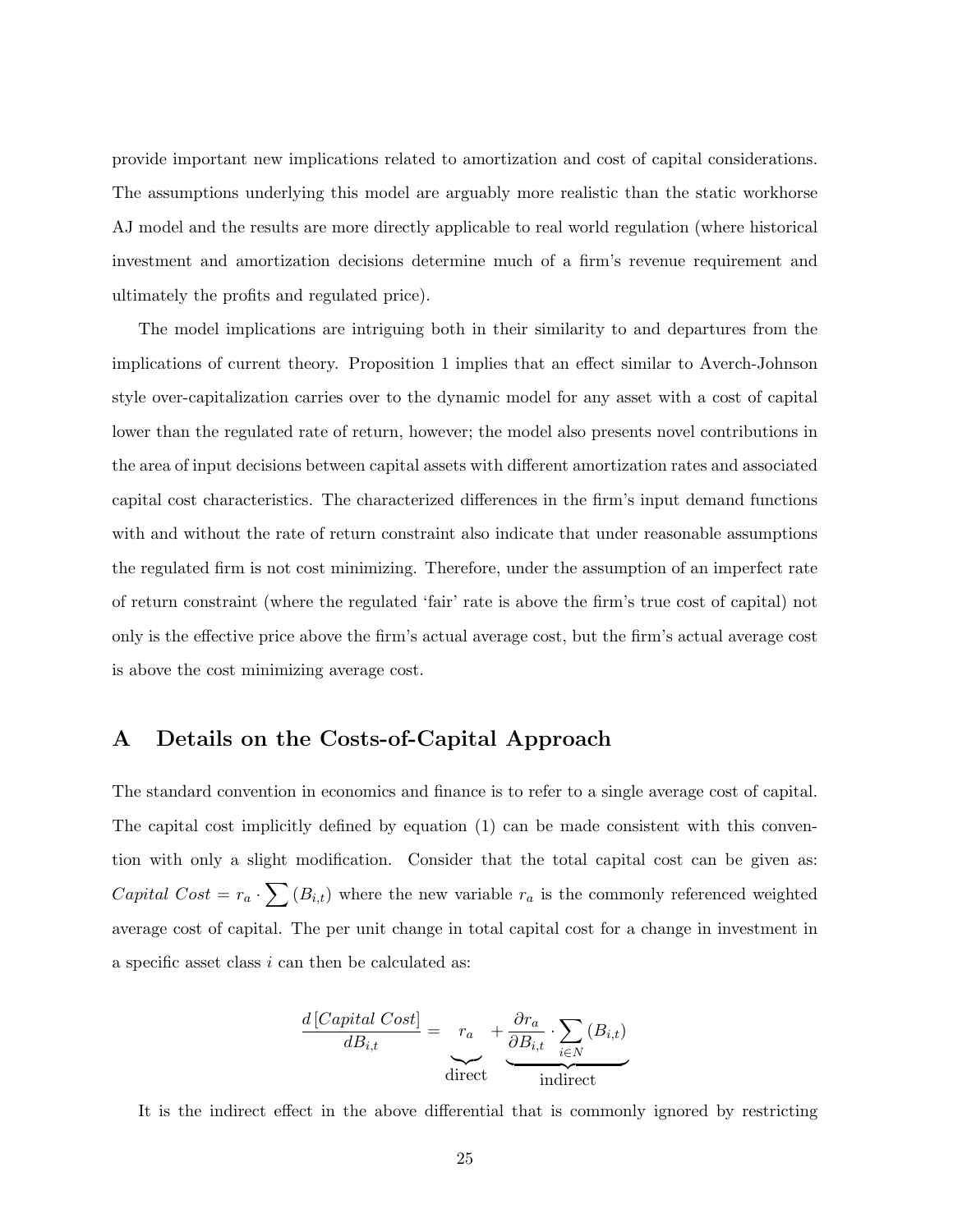capital investments to a homogeneous cost of capital.

Imposing the form  $r_a = \sum$ i∈N  $(r_i \cdot B_{i,t}) / \sum$ i∈N  $(B_{i,t})$ , the total differential above can be simplified as:

$$
\frac{d\left[Capital\; Cost\right]}{dB_i} = \underbrace{r_a + (r_i - r_a)}_{\text{direct}} = r_i
$$

consistent with the costs-of-capital interpretation.

# B Dynamics of the System

I present here a sketch for the proof of dynamic stability (convergence to the steady state) for the optimal control problem described by the Hamiltonian given in equation (5). I begin this sketch with an illustration that the system is stable in a subspace comprised of the state variables. I then illustrate that, for each asset class  $(i \in N)$ , the ratio of the liability  $(B_i)$  to the productive value  $(k_i)$  of capital is known. Finally I provide a simple phase diagram in  $k_i$ ,  $B_i$  space illustrating that the system is stable around the optimal steady state equilibrium.

For each element in set N (the total set of distinct asset classes) there are 3 accompanying dynamic variables:  $I_{i,t}$ ,  $k_{i,t}$  and  $B_{i,t}$ . Consider the lower dimension 2N subset of the dynamic system composed of equations (3) and (4). The system can be written in the standard matrix  $(\dot{X} = Ax + c):$ 

$$
\begin{pmatrix}\n\dot{k}_1 \\
\dot{B}_1 \\
\dot{k}_2 \\
\dot{B}_2 \\
\vdots \\
\dot{k}_N \\
\dot{B}_N\n\end{pmatrix} = \begin{pmatrix}\n-\delta_1 & 0 & 0 & 0 & \cdots & 0 & 0 \\
0 & -\alpha_1 & 0 & 0 & \cdots & 0 & 0 \\
0 & 0 & -\delta_2 & 0 & \cdots & 0 & 0 \\
0 & 0 & 0 & -\alpha_2 & \cdots & 0 & 0 \\
\vdots & \vdots & \vdots & \vdots & \ddots & \vdots & \vdots \\
0 & 0 & 0 & 0 & \cdots & -\delta_N & 0 \\
0 & 0 & 0 & 0 & \cdots & 0 & -\alpha_N\n\end{pmatrix} \begin{pmatrix}\nk_1 \\
B_1 \\
k_2 \\
k_3 \\
\vdots \\
k_N \\
\vdots \\
k_N\n\end{pmatrix} + \begin{pmatrix}\nI_1 \\
I_1 \\
I_2 \\
I_3 \\
\vdots \\
I_N \\
I_N\n\end{pmatrix}
$$

The set of eigenvalues for this subspace can be characterized by the set of values for  $\Lambda$  which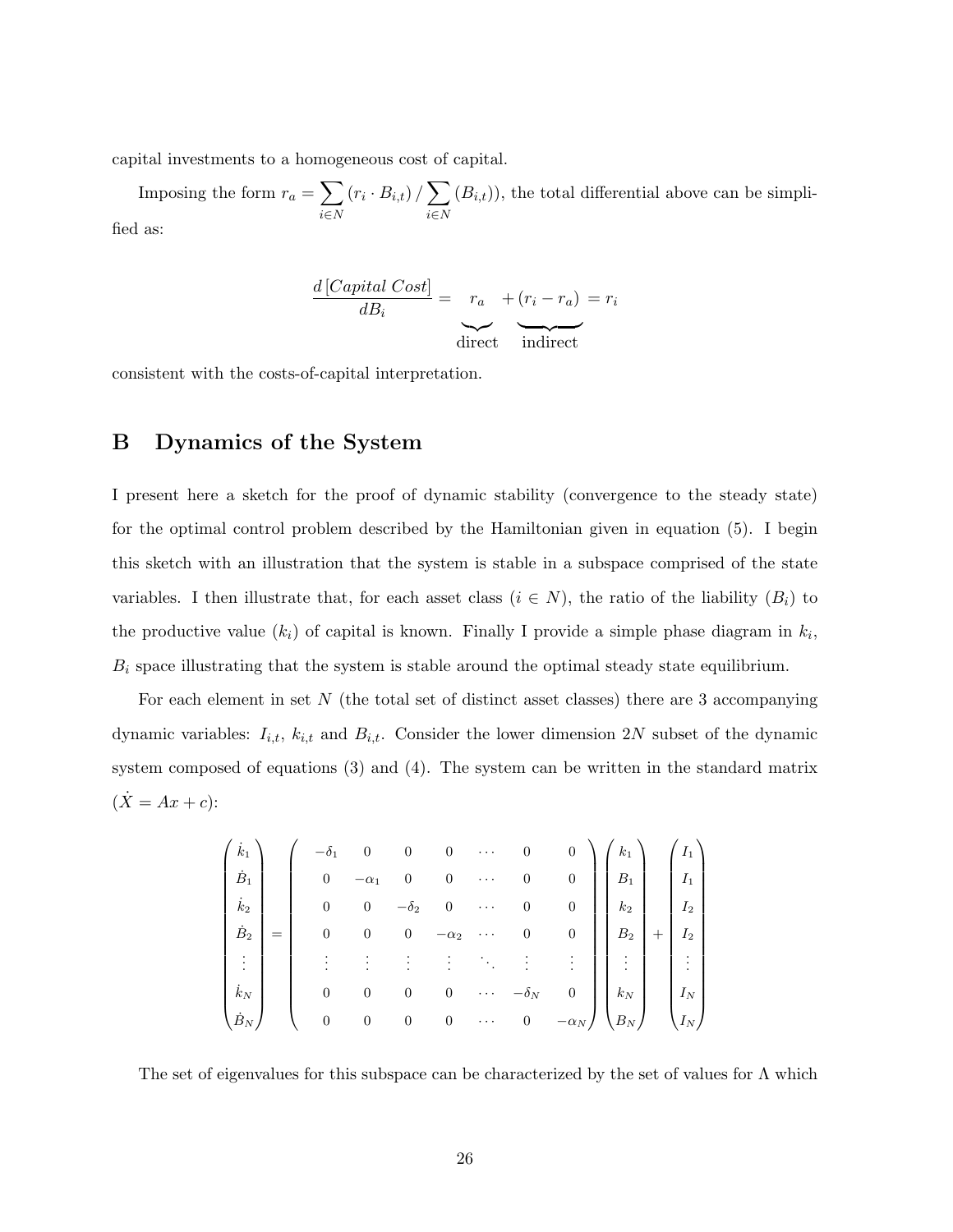satisfy<sup>27</sup>:

$$
\prod_{i\in N}\left[\left(\delta_i+\Lambda\right)\left(\alpha_i+\Lambda\right)\right]=0\quad\Longrightarrow\quad\Lambda\in\left\{-\delta_i\right\}\cup\left\{-\alpha_i\right\}
$$

Thus the set of eigenvalues for the subspace dimension is uniformly negative. The system is therefore stable in both of the state variables for each asset class via the standard stability conditions. For any given level of the control variables  $I_i$  the state variables  $k_i$  and  $B_i$  will converge to a steady state.

The ratio of between  $k_i$  and  $B_i$  in the steady state is fixed and can be derived for any given level of investment. Consider a case in which investment in an asset class i is fixed through time at a value  $\overline{I}$ . In this situation,  $k_i$  and  $B_i$  will each converge to a steady state where:

$$
\begin{aligned}\n\dot{k}_i &= 0 \implies 0 = \bar{i} - \delta_i k_i \implies k_i = \frac{\bar{i}}{\delta_i} \\
\dot{B}_i &= 0 \implies 0 = \bar{i} - \alpha_i B_i \implies B_i = \frac{\bar{i}}{\alpha_i} \\
\end{aligned} \implies B_i = \frac{\delta_i}{\alpha_i} k_i
$$

Thus, a feasible path to the steady state exists. Full characterization of this path implies that the firm will choose levels for the control variables  $I_{i,t}$  which will ensure that all  $k_i$  and  $B_i$ converge to the optimal steady state  $(k_i, B_i)$  following the maximization program outlined in the main paper. At the optimal steady state  $I_i = \delta_i \hat{k}_i = \alpha_i \widehat{B}_i \implies \dot{I}_i = 0.$ 

Figure 2: Phase Diagram for  $B_i, k_i$  when  $I_i = \delta_i \hat{k}_i = \alpha_i \widehat{B_i}$ 



The phase diagram for the 2 dimensional subset  $k_i$ ,  $B_i$  of the system around the steady state

<sup>&</sup>lt;sup>27</sup>This equation is derived by setting  $det(A - \Lambda i) = 0$  where A is the Jacobian matrix of the 2N system given above and  $i$  is the identity matrix.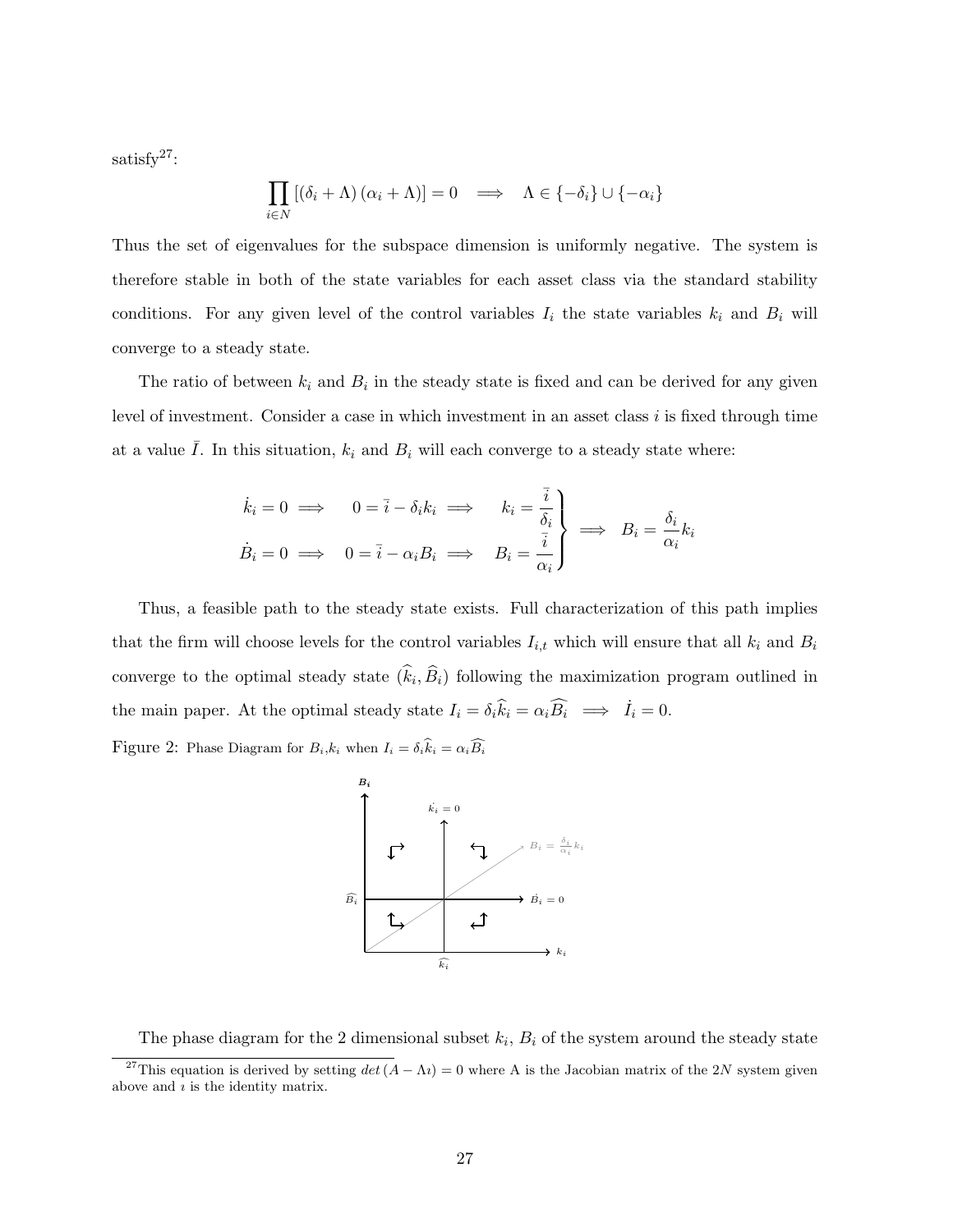(i.e. when  $I_i = \delta_i k_i = \alpha_i B_i$ ) is given in figure 2.

## C Mathematical Appendix

Proof of Lemma 1. Arrow's sufficiency conditions for the existence of an equilibrium requires the Hamiltonian function to be jointly concave with respect to the state variables. Joint concavity of  $k_i$  and  $k_j$  requires that:

$$
|b_1| = \begin{vmatrix} 0 & \frac{\partial H}{\partial k_i} \\ \frac{\partial H}{\partial k_i} & \frac{\partial^2 H}{\partial k_i^2} \end{vmatrix} = -\left(\frac{\partial H}{\partial k_i}\right)^2 \leq 0
$$

(which is satisfied for any input  $k_i$  and function H) and

$$
|b_2| = -(1 - \lambda) \left[ \left( \frac{\partial H}{\partial k_i} \right)^2 \frac{\partial^2 F}{\partial k_j^2} + \left( \frac{\partial H}{\partial k_j} \right)^2 \frac{\partial^2 F}{\partial k_i^2} - 2 \frac{\partial H}{\partial k_i} \frac{\partial H}{\partial k_j} \frac{\partial^2 F}{\partial k_i \partial k_j} \right] \ge 0
$$

Where  $b_1$  and  $b_2$  are the first and second principle minors of the bordered Hessian of (5).  $\frac{\partial F}{\partial k_i}$  >  $0 \forall i \in \mathbb{N}$  and the set of equations given in (10) imply:  $sign\{\frac{\partial H}{\partial k}\}$  $\frac{\partial H}{\partial k_i} \} \equiv sign\{ \frac{\partial H}{\partial k_j}$  $\frac{\partial H}{\partial k_j}$   $\forall i, j \in N$ . Thus:  $\frac{\partial H}{\partial k_j} > 0 \,\,\forall i, j \in N.$  Imposing  $\left\{\frac{\partial^2 F}{\partial k_i^2}\right\}$  $\frac{\partial^2 F}{\partial k_{i,t} \partial k_{j,t}} \geq 0$   $\forall$  i ∈ N, the above relationship  $\frac{\partial^2 F}{\partial k_i^2} < 0$ ;  $\frac{\partial^2 F}{\partial k_{i,t}\partial l}$  $\frac{\partial H}{\partial k_i} \cdot \frac{\partial H}{\partial k_j}$ ∂H implies  $\lambda < 1$ . A binding rate of return constraint implies  $\lambda > 0$  via the standard Karesh-Kuhn-Tucker conditions. Therefore  $\lambda \in (0,1)$ .  $\Box$ 

Proof of Lemma 2. From equations (13) and (14):

$$
\widehat{\mu_i} = \max \left\{ \left[ \left( \frac{r_f + \delta_i}{r_f + \alpha_i} \right) \cdot \left( r_i + \alpha_i - \left( \frac{\lambda}{1 - \lambda} \right) (S - r_i) \right) - \frac{\partial F}{\partial k_i} \Big|_{k_i = 0} \right] (1 - \lambda) , 0 \right\}
$$

$$
\mu_i^* = \max \left\{ \left[ \left( \frac{r_f + \delta_i}{r_f + \alpha_i} \right) \cdot (r_i + \alpha_i) - \frac{\partial F}{\partial k_i} \Big|_{k_i = 0} \right] , 0 \right\}
$$

From lemma 1:  $\lambda \in (0,1)$ . Thus:

- If  $S > r_i : \hat{\mu}_i > 0 \implies \mu_i^* > 0$ , it follows that  $\hat{k}_i = 0 \implies k_i^* = 0$ .
- If  $S < r_i : \mu_i^* > 0 \implies \hat{\mu}_i > 0$ , it follows that  $k_i^* = 0 \implies \hat{k}_i = 0$ .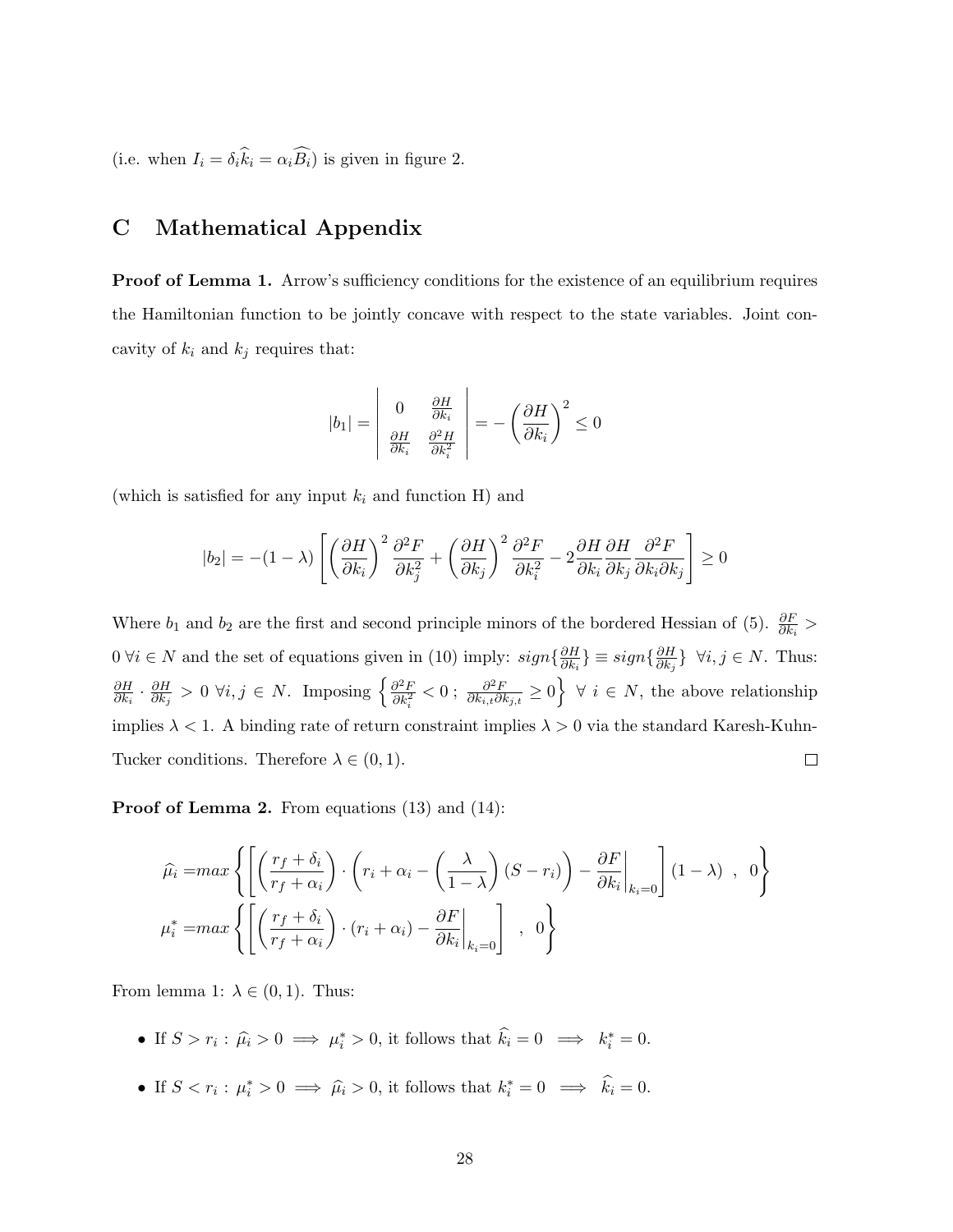• If  $S = r_i : \mu_i^* > 0 \Leftrightarrow \hat{\mu}_i > 0$ , it follows that  $\hat{k}_i = 0 \Leftrightarrow k_i^* = 0$ .

**Proof of Lemma 3.** Via the definition of M:  $k_i > 0$   $\forall i \in M$ . Imposing the condition  $\int \underline{\partial} F$  $\frac{\partial F}{\partial k_i} \geq 0$  i  $\in M$ ) equation (13) implies:  $\lambda \leq \left(\frac{r_i + \alpha_i}{S + \alpha_i}\right)$  $\big) \forall i \in M$  if and only if  $\lambda \in (0,1)$ . From  $S+\alpha_i$ lemma 1:  $\lambda \in (0,1)$ . Define  $\overline{\lambda}$  as the largest value that satisfies  $\left(\overline{\lambda} \leq \frac{r_i + \alpha_i}{\overline{\lambda} + \alpha_i}\right)$  $\big) \forall i \in M.$  Then  $S+\alpha_i$  $\lambda \in (0, \overline{\lambda}).$  $\Box$ 

#### C.1

Proof of Proposition 1. Subtracting equation (14) from equation (13) forms a set of equalities given by:

$$
\frac{\widehat{\partial F}}{\partial k_i} - \frac{\partial F^*}{\partial k_i} = (r_i - S) \left(\frac{\lambda}{1 - \lambda}\right) \quad \forall i \in M
$$

(recall that  $\mu_i = 0 \quad \forall i \in M$ ) Taking a linear approximation of the change on the left hand side of the above set of equalities, the set can be given in matrix notation as:  $\mathcal{H}K_{\Delta} = \mathcal{C}$ where H is the MxM Hessian matrix associated with the capital inputs  $i \in M$  of the revenue function  $(F(K, L))$ ,  $K_{\Delta}$  is an Mx1 vector composed of elements  $\hat{k}_i - k_i^*$  and C is a vector of values  $(r_i - S) \left(\frac{\lambda}{1-\lambda}\right)$ . As a Hessian matrix, H is a symmetric Hermitian matrix. The function  $F(K, L)$  is assumed jointly concave in all capital inputs such that H is a negative definite matrix and  $x^T \mathcal{H} x < 0$  for any real vector x. It follows that:  $K_{\Delta}^T \mathcal{H} K_{\Delta} = K_{\Delta}^T \mathcal{C} < 0$ 

Note that the row and column orderings in the Hessian matrix  $H$  are arbitrary so long as symmetry is maintained. As a negative definite matrix, all upper left symmetric sub-matrices of  $H$  are themselves negative definite. Therefore the above equality holds for any sub-matrix of  $H$  and the inequality set implies that:

$$
\left(\widehat{k_i} - k_i^*\right) \cdot \left( (r_i - S) \left( \frac{\lambda}{1 - \lambda} \right) \right) < 0 \ \forall i \in M
$$

 $\Box$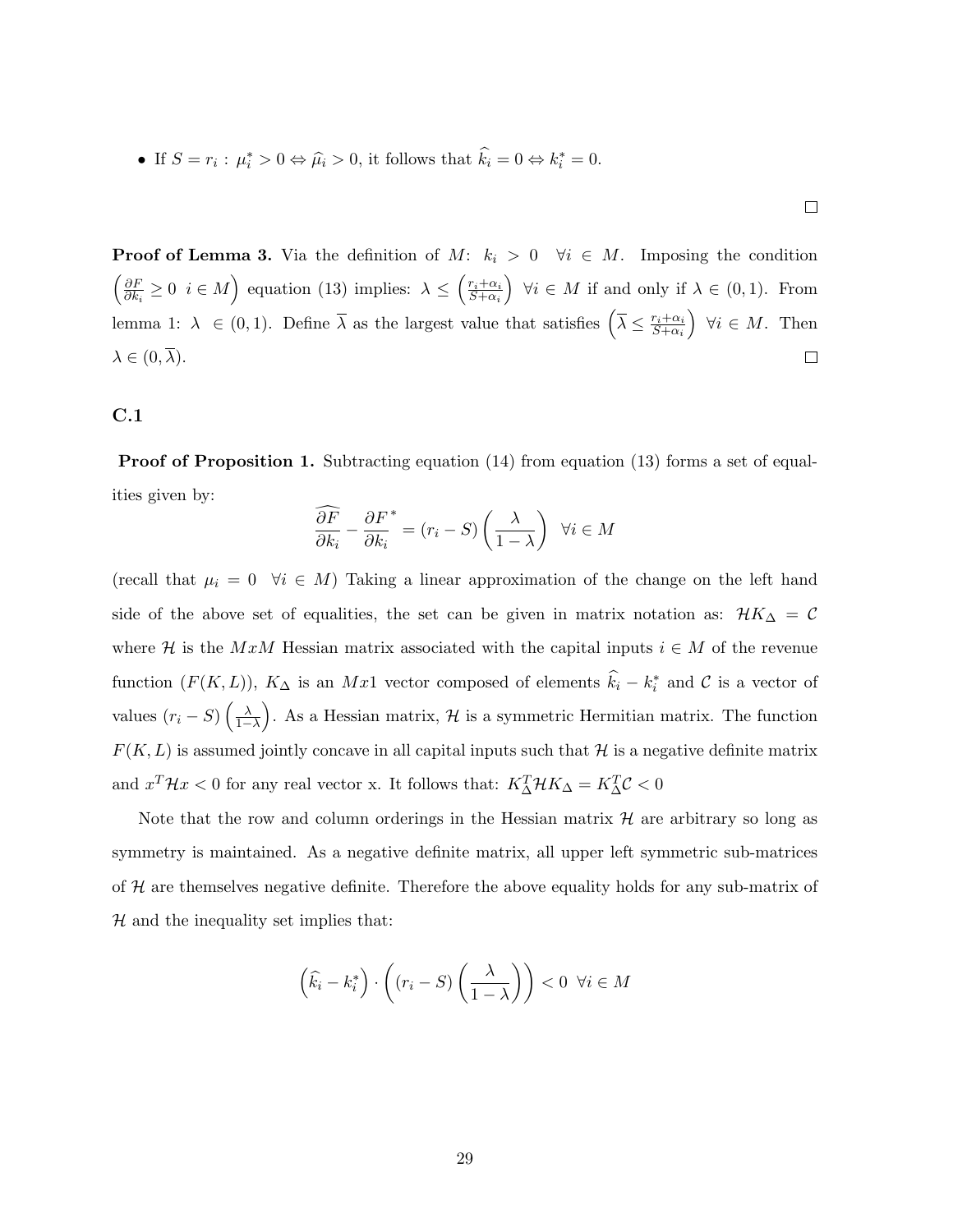If an equilibrium exists, then via lemma 1:  $\lambda \in (0,1)$ , thus:

$$
\begin{cases}\nr_i < S \implies (r_i - S) \left(\frac{\lambda}{1 - \lambda}\right) < 0 \implies \hat{k}_i > k_i^* \\
r_i > S \implies (r_i - S) \left(\frac{\lambda}{1 - \lambda}\right) > 0 \implies \hat{k}_i < k_i^* \\
r_i = S \implies (r_i - S) \left(\frac{\lambda}{1 - \lambda}\right) = 0 \implies \hat{k}_i = k_i^*\n\end{cases}\n\forall i \in M
$$

To this point the proof is established for capital inputs  $i \in M$ . For the set  $\{i \in N | i \notin M\};$ following directly from lemma 2 and the definition of the set  $N$ :

$$
\begin{cases} r_i < S \implies \widehat{k}_i > k_i^* = 0 \\ r_i > S \implies k_i^* > \widehat{k}_i = 0 \end{cases} \forall i \in N | i \notin M
$$

Thus the set of inequalities holds for all  $i\in N:$ 

$$
\begin{cases}\nr_i < S \implies \widehat{k_i} > k_i^* \\
r_i > S \implies \widehat{k_i} < k_i^* \\
r_i = S \implies \widehat{k_i} = k_i^*\n\end{cases}\n\forall i \in N
$$

# C.2

Proof of Proposition 2 .

$$
\begin{aligned}\nr_i > r_j \\
\alpha_i &= \alpha_j = \alpha\n\end{aligned}\n\implies\n\begin{aligned}\nSr_j + \alpha r_j < Sr_i + \alpha r_i \\
\implies\n\begin{aligned}\nSr_j + S\alpha - r_i r_j - \alpha r_i < Sr_i + S\alpha - r_i r_j - \alpha r_j \\
\implies\n\begin{aligned}\n(S - r_i)(r_j + \alpha) < (S - r_j)(r_i + \alpha)\n\end{aligned}\n\end{aligned}
$$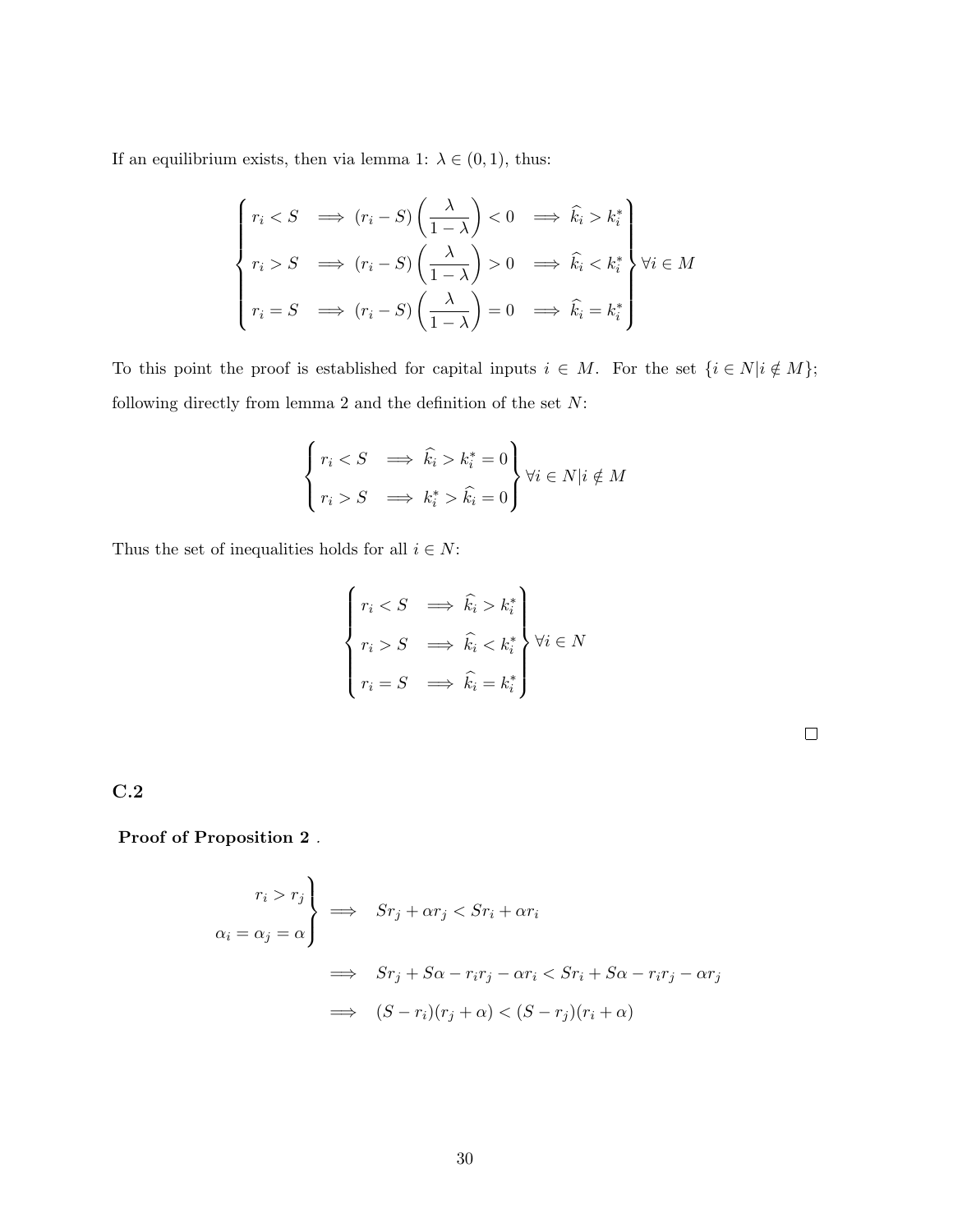From lemma 3, if an equilibrium exists:  $\lambda \in (0, \overline{\lambda})$ .

$$
(S - r_i)(r_j + \alpha) < (S - r_j)(r_i + \alpha) \longrightarrow \neg \lambda(S - r_i)(r_j + \alpha) > -\lambda(S - r_j)(r_i + \alpha) \longrightarrow \neg \lambda(S - r_i)(r_j + \alpha) \longrightarrow \neg \lambda(S - r_i) \longrightarrow \neg \lambda(S - r_i) > \neg \lambda(S - r_i) > \neg \lambda(S - r_j) > \neg \lambda(S - r_j) > \neg \lambda(S + \alpha) \longrightarrow \neg \lambda(S + \alpha) > \neg \lambda(S + \alpha) > \neg \lambda(S + \alpha) > \neg \lambda(S + \alpha) > \neg \lambda(S + \alpha) > \neg \lambda(S + \alpha) > \neg \lambda(S + \alpha) > \neg \lambda(S + \alpha) > \neg \lambda(S + \alpha) > \neg \lambda(S + \alpha) > \neg \lambda(S + \alpha) > \neg \lambda(S + \alpha) > \neg \lambda(S + \alpha) > \neg \lambda(S + \alpha) > \neg \lambda(S + \alpha) > \neg \lambda(S + \alpha) > \neg \lambda(S + \alpha) > \neg \lambda(S + \alpha) > \neg \lambda(S + \alpha) > \neg \lambda(S + \alpha) > \neg \lambda(S + \alpha) > \neg \lambda(S + \alpha) > \neg \lambda(S + \alpha) > \neg \lambda(S + \alpha) > \neg \lambda(S + \alpha) > \neg \lambda(S + \alpha) > \neg \lambda(S + \alpha) > \neg \lambda(S + \alpha) > \neg \lambda(S + \alpha) > \neg \lambda(S + \alpha) > \neg \lambda(S + \alpha) > \neg \lambda(S + \alpha) > \neg \lambda(S + \alpha) > \neg \lambda(S + \alpha) > \neg \lambda(S + \alpha) > \neg \lambda(S + \alpha) > \neg \lambda(S + \alpha) > \neg \lambda(S + \alpha) > \neg \lambda(S + \alpha) > \neg \lambda(S + \alpha) > \neg \lambda(S + \alpha) > \neg \lambda(S + \alpha) > \neg \lambda(S + \alpha) > \neg \lambda(S + \alpha) > \neg \lambda(S + \alpha) > \neg \lambda(S + \alpha) > \neg \lambda(S + \alpha) > \neg \lambda(S + \alpha) > \neg \lambda(S + \alpha) > \neg \lambda(S + \alpha) > \neg \lambda(S + \alpha) &
$$

Substituting equations (15) and (16) for the left and right hand side of the above inequality respectively, the inequality can be rewritten as:  $\left\{\widehat{\left(\frac{\partial k_j}{\partial k_i}\right)}\right\}$  $\Big) > \Big(\frac{\partial k_j}{\partial k_j}\Big)$  $\overline{\partial k_i}$  $\left\{ \forall i \neq j \in M \text{ (recall that }\right\}$  $\hat{\mu}_i = \mu_i^* = 0$  if and only if  $i \in M$ ). Imposing declining marginal revenue product for both inputs:

$$
\begin{aligned}\n\left(\frac{\widehat{\partial k_j}}{\partial k_i}\right) > \left(\frac{\partial k_j}{\partial k_i}\right)^* \\
\frac{\partial F}{\partial k_i} > 0 \,\forall i, j \in N \\
\frac{\partial^2 F}{\partial k_i^2} < 0 \,\forall i, j \in N\n\end{aligned}\n\implies\n\left\{\n\begin{aligned}\n\widehat{k_i} < \frac{k_i^*}{k_j^*} \\
\frac{\partial^2 F}{\partial k_i^2} < 0 \,\forall i, j \in N\n\end{aligned}\n\right\} \implies \left\{\n\begin{aligned}\n\widehat{k_i} < \frac{k_i^*}{k_j^*} \\
\frac{\partial^2 F}{\partial k_i^2} < 0\n\end{aligned}\n\right.
$$

Following directly from lemma 2 and the definition of the set  $N$ :

$$
\left\{\frac{k_j^*}{k_i^*} < \frac{\widehat{k}_j}{\widehat{k}_i}\right\} \forall \left\{j \in N | j \notin M\right\}, \ \forall i \in M
$$

although the fraction  $\frac{k_j^*}{k_i^*}$  is undefined  $\forall \{i, j \in N | i, j \notin M\}$  Therefore,  $S > r_i > r_j$  and  $\alpha_i =$  $\alpha_j \;\; \Longrightarrow \;\; \Big\{ \frac{k_j^*}{k_i^*} < \frac{\widehat{k_j}}{\widehat{k_i}}$  $\left\{ \forall i \neq j \in N \text{ if and only if } k_i^* + k_j^* > 0. \right\}$  $\Box$  $k_i$ 

C.3

Proof of Proposition 3.

$$
\begin{aligned}\nr &= r_i = r_j \\
\alpha_i < \alpha_j\n\end{aligned}\n\implies\n(S - r)(r + \alpha_j) > (S - r)(r + \alpha_i)
$$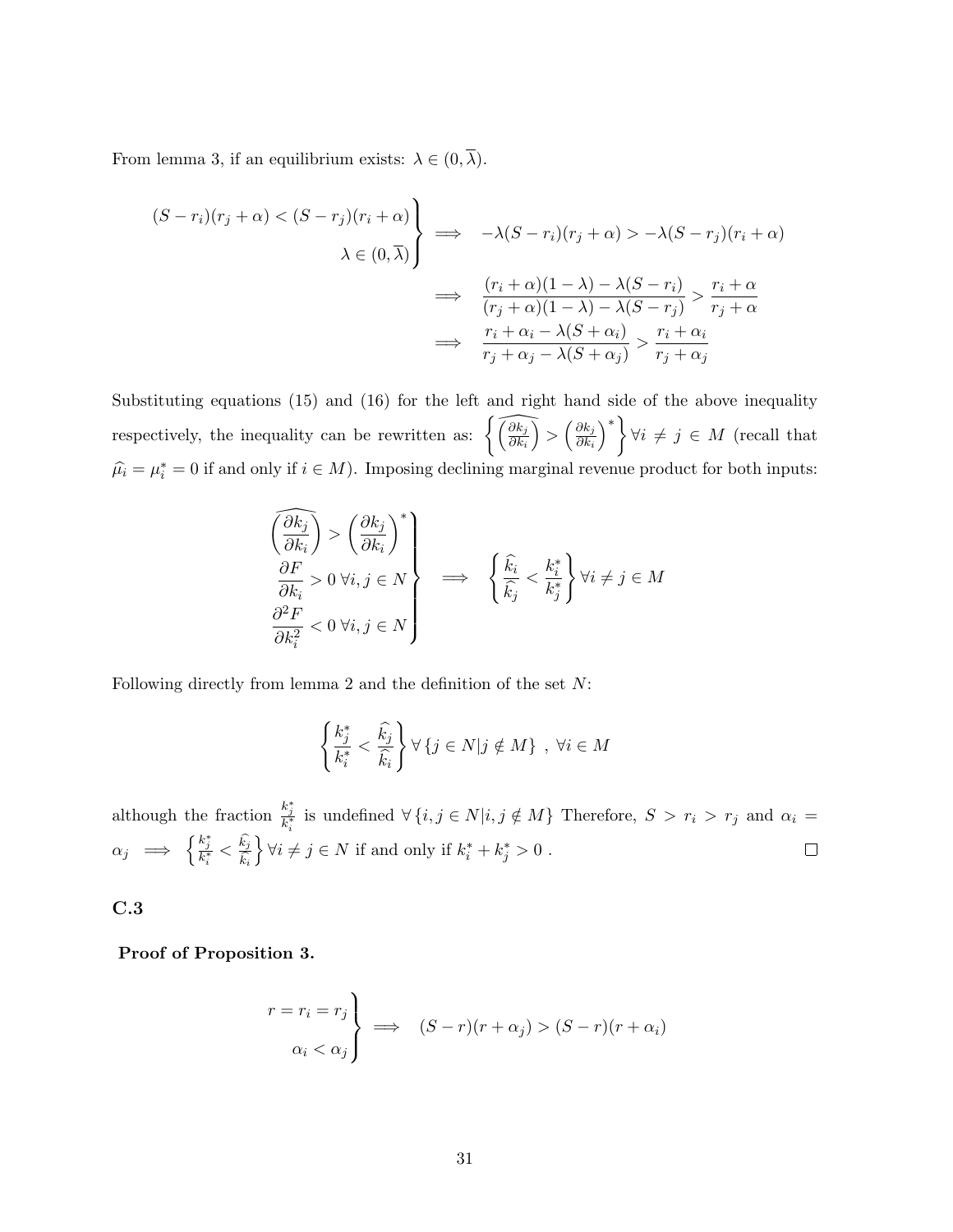From lemma 3, if an equilibrium exists  $\lambda \in (0, \overline{\lambda})$ :

$$
(S-r)(r+\alpha_j) > (S-r)(r+\alpha_i)
$$
  
\n
$$
\lambda \in (0, \overline{\lambda})
$$
  
\n
$$
\Rightarrow -\lambda(S-r)(r+\alpha_j) < -\lambda(S-r)(r+\alpha_i)
$$
  
\n
$$
\Rightarrow \frac{(r+\alpha_i)(1-\lambda) - \lambda(S-r)}{(r+\alpha_j)(1-\lambda) - \lambda(S-r)} < \frac{r+\alpha_i}{r+\alpha_j}
$$
  
\n
$$
\Rightarrow \frac{r_i + \alpha_i - \lambda(S+\alpha_i)}{r_j + \alpha_j - \lambda(S+\alpha_j)} < \frac{r_i + \alpha_i}{r_j + \alpha_j}
$$

Substituting equations (15) and (16) for the left and right hand side of the above inequality respectively, the inequality can be rewritten as:  $\left\{\widehat{\left(\frac{\partial k_j}{\partial k_i}\right)}\right\}$  $\Big) < \Big(\frac{\partial k_j}{\partial k_j}$  $\overline{\partial k_i}$  $\Big\}^*$  ∀i  $\neq j \in M$ . Imposing declining marginal revenue product for both inputs:

$$
\begin{aligned}\n\left(\frac{\widehat{\partial k_j}}{\partial k_i}\right) &< \left(\frac{\partial k_j}{\partial k_i}\right)^* \\
\frac{\partial F}{\partial k_i} > 0 \,\forall i, j \in N \\
\frac{\partial^2 F}{\partial k_i^2} < 0 \,\forall i, j \in N\n\end{aligned}\n\implies\n\left\{\n\begin{aligned}\n\widehat{k_i} &> \frac{k_i^*}{k_j^*} \\
\frac{\partial^2 F}{\partial k_i^2} &< 0 \,\forall i, j \in N\n\end{aligned}\n\right\}\n\implies\n\left\{\n\frac{\widehat{k_i}}{\widehat{k_j}} > \frac{k_i^*}{k_j^*}\n\right\}\n\forall i \neq j \in M
$$

From lemma 2 if  $S = r_i$  then  $i \in M$  by definition. By extension, the only set of elements i that satisfies  $S = r_i$  and  $i \in N | i \notin M$  is the null set. Therefore:  $r = r_i = r_j$  and  $\alpha_i < \alpha_j \implies$  $> \frac{k_i^*}{k_j^*}$  $\left\{\frac{\widehat{k_i}}{\leq}\right\}$  $\forall i \neq j \in N.$  $\Box$  $k_j$ 

#### C.4

#### Proof of proposition 4.

$$
(r_j + \alpha_j) - (r_i + \alpha_i) < \frac{r_i \alpha_j - r_j \alpha_i}{S} \implies Sr_j + S\alpha_j + \alpha_i r_j + \alpha_i \alpha_j < Sr_i + S\alpha_i + r_i \alpha_j + \alpha_i \alpha_j
$$
\n
$$
\implies (S + \alpha_i)(r_j + \alpha_j) < (S + \alpha_j)(r_i + \alpha_i)
$$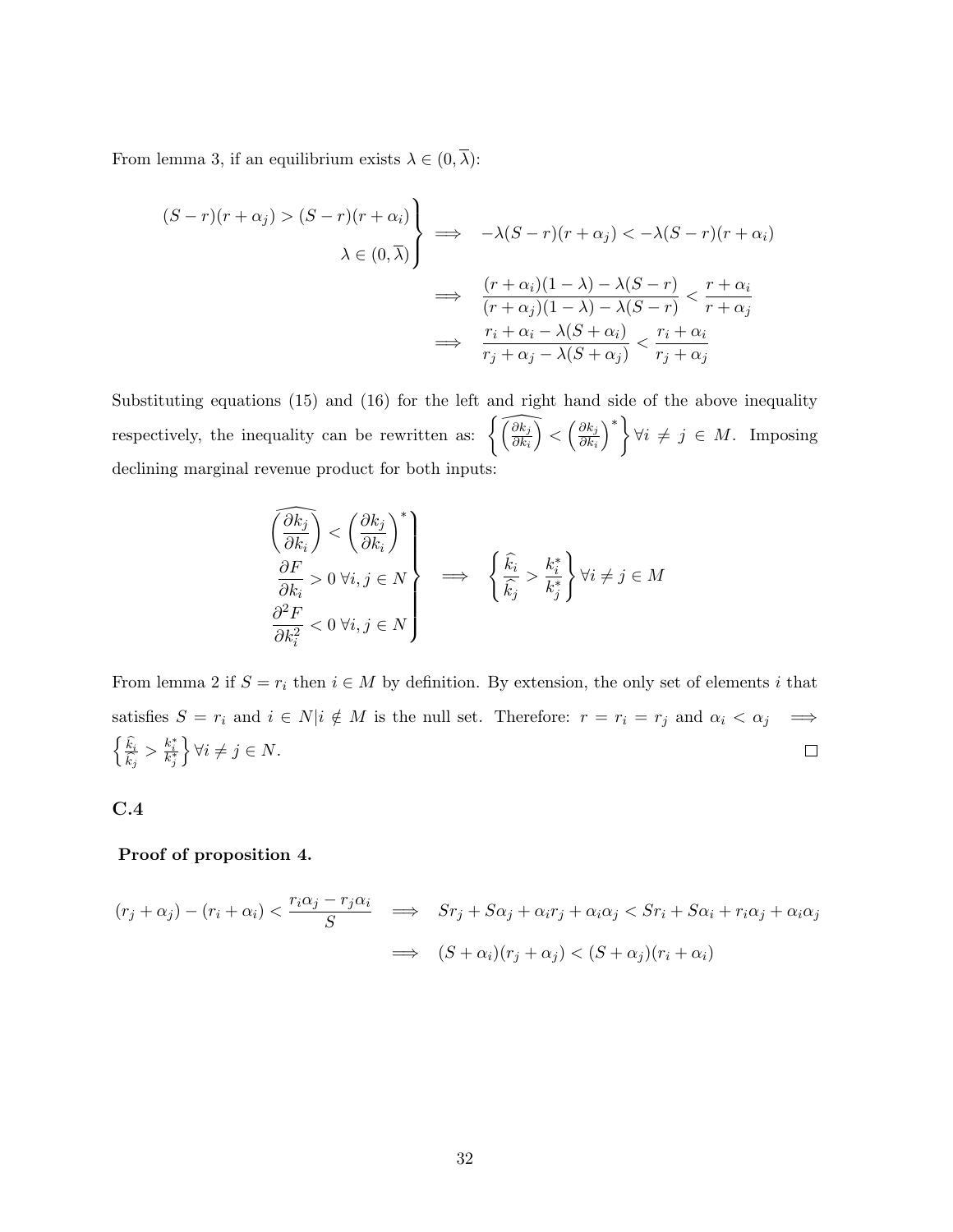From lemma 1, if an equilibrium exists  $\lambda \in (0, \overline{\lambda})$ :

$$
(S + \alpha_i)(r_j + \alpha_j) < (S + \alpha_j)(r_i + \alpha_i) \times (S + \alpha_j)(r_i + \alpha_i) \times (0, \overline{\lambda})
$$
\n
$$
\Rightarrow (r_i + \alpha_i)(r_j + \alpha_j) - \lambda(S + \alpha_i)(r_j + \alpha_j) > (r_i + \alpha_i)(r_j + \alpha_j) - \lambda(S + \alpha_j)(r_i + \alpha_i) \times (S + \alpha_j)(r_j + \alpha_j) \times (S + \alpha_j)(r_j + \alpha_j) \times (S + \alpha_j)(r_j + \alpha_j) \times (S + \alpha_j)(r_j + \alpha_j) \times (S + \alpha_j)(r_j + \alpha_j) \times (S + \alpha_j)(r_j + \alpha_j) \times (S + \alpha_j)(r_j + \alpha_j) \times (S + \alpha_j)(r_j + \alpha_j) \times (S + \alpha_j)(r_j + \alpha_j) \times (S + \alpha_j)(r_j + \alpha_j) \times (S + \alpha_j)(r_j + \alpha_j) \times (S + \alpha_j)(r_j + \alpha_j) \times (S + \alpha_j)(r_j + \alpha_j) \times (S + \alpha_j)(r_j + \alpha_j) \times (S + \alpha_j)(r_j + \alpha_j) \times (S + \alpha_j)(r_j + \alpha_j) \times (S + \alpha_j)(r_j + \alpha_j) \times (S + \alpha_j)(r_j + \alpha_j) \times (S + \alpha_j)(r_j + \alpha_j) \times (S + \alpha_j)(r_j + \alpha_j) \times (S + \alpha_j)(r_j + \alpha_j) \times (S + \alpha_j)(r_j + \alpha_j) \times (S + \alpha_j)(r_j + \alpha_j) \times (S + \alpha_j)(r_j + \alpha_j) \times (S + \alpha_j)(r_j + \alpha_j) \times (S + \alpha_j)(r_j + \alpha_j) \times (S + \alpha_j)(r_j + \alpha_j) \times (S + \alpha_j)(r_j + \alpha_j) \times (S + \alpha_j)(r_j + \alpha_j) \times (S + \alpha_j)(r_j + \alpha_j) \times (S + \alpha_j)(r_j + \alpha_j) \times (S + \alpha_j)(r_j + \alpha_j) \times (S + \alpha_j)(r_j + \alpha_j) \times (S + \alpha_j)(r_j + \alpha_j) \times (S + \alpha_j)(r_j + \alpha_j) \times (S + \alpha_j)(r_j + \alpha_j) \times (S + \alpha_j)(r_j + \alpha_j) \times (S + \alpha_j)(r_j + \alpha_j) \times (S + \alpha_j)(r_j + \alpha_j) \times
$$

Substituting equations (15) and (16) for the left and right hand side of the above inequality respectively, the inequality can be rewritten as:  $\left\{\widehat{\left(\frac{\partial k_j}{\partial k_i}\right)}\right\}$  $\Big) > \Big(\frac{\partial k_j}{\partial k_j}\Big)$  $\partial k_i$  $\Big\}^*$   $\Big\}$  ∀i  $\neq j \in M$ . Imposing declining marginal revenue product for both inputs:

$$
\begin{aligned}\n\left(\frac{\widehat{\partial k_j}}{\partial k_i}\right) > \left(\frac{\partial k_j}{\partial k_i}\right)^* \\
\frac{\partial F}{\partial k_i} > 0 \,\forall i, j \in N \\
\frac{\partial^2 F}{\partial k_i^2} < 0 \,\forall i, j \in N\n\end{aligned}\n\implies\n\left\{\n\begin{aligned}\n\widehat{k_i} < \frac{k_i^*}{\widehat{k_j}} \\
\frac{\partial^2 F}{\partial k_i^2} < 0 \,\forall i, j \in N\n\end{aligned}\n\right\}\n\implies\n\left\{\n\frac{\widehat{k_i}}{\widehat{k_j}} < \frac{k_i^*}{\widehat{k_j}^*}\n\right\} \forall i \neq j \in M
$$

 $> \frac{k_i^*}{k_j^*}$   $\forall i \neq j \in M$ The alternative effect;  $(r_j + \alpha_j) - (r_i + \alpha_i) < (r_i \alpha_j - r_j \alpha_i)/S \implies \frac{k_i}{k_j}$ follows from a parallel proof wherein the direction of the inequities is reversed. The null effect;  $=\frac{k_i^*}{k_j^*}$   $\forall i \neq j \in M$  follows from a parallel  $(r_j + \alpha_j) - (r_i + \alpha_i) = (r_i \alpha_j - r_j \alpha_i)/S \implies \frac{k_i}{k_j}$ proof wherein an equality is substituted for the inequalities. Via lemma 2, using the same logic as in the preceding proofs, these results can be generalized to elements  $i \neq j \in N$  unless  $k_i^* = k_j^* = 0.$  $\Box$ 

# References

- [1] Abel A.B., Taxes, Inflation and the Durability of Capital Journal of Political Economy, 89, no. 3, 548-560 (1981)
- [2] Anderson, T. S. Diablo canyon power plant: steam generator repair/replacement cost/benefit analysis. In Proceedings of the 2005 Crystal Ball User Conference. (2005)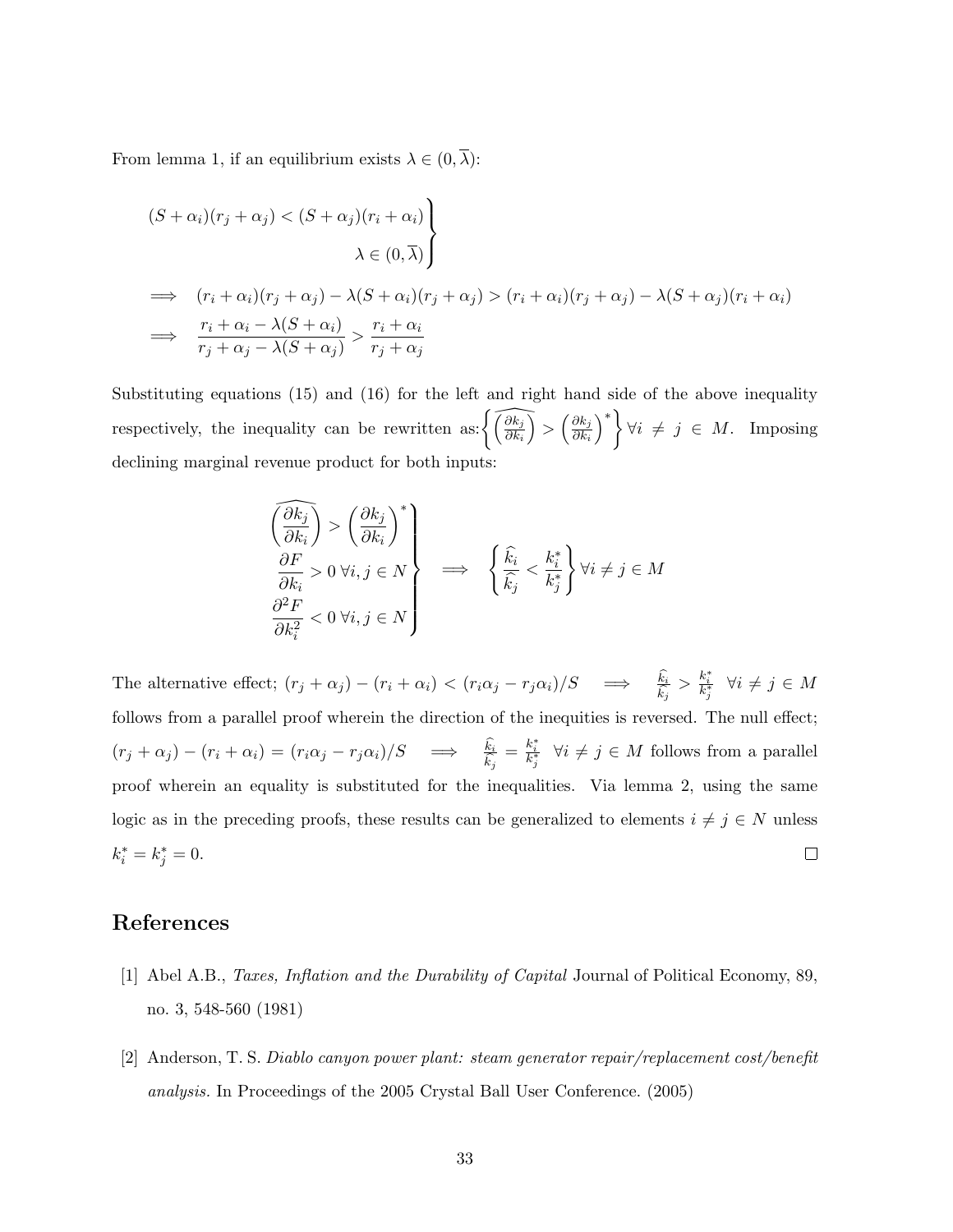- [3] Averch, H. and Johnson, LL., Behaviour of the Firm Under Regulatory Constraint. The American Economic Review, 52, no. 5, 1052-1069. (1962)
- [4] Auerbach, A. J., Wealth maximization and the cost of capital. The Quarterly Journal of Economics 93, no. 3, 433-446. (1979)
- [5] Auerbach, A.J., Taxes, Corporate Financial Policy and the Cost of Capital Journal of Economic Literature, 21, 905-940 (1983)
- [6] Awerbuch, S., Market-based IRP: It's easy!!! The Electricity Journal, 8, no. 3, 50-67. (1995)
- [7] Bougheas, S. and Worrall, T., Cost padding in regulated monopolies Journal of Industrial Organization, 30, no. 4, 331-341. (2012)
- [8] Buranabunyut, N. and Peoples, J., An empirical analysis of incentive regulation and the allocation of inputs in the US telecommunications industry Journal of Regulatory Economics, 41, no. 2, 181-200. (2012)
- [9] Caputo, M. R., and Partovi, M. H., Reexamination of the AJ effect Economics Bulletin, 12, no. 10, 1-9. (2002)
- [10] Chiang, A. C. Elements of dynamic optimization. Illinois: Waveland Press Inc. (2000)
- [11] Cohen, D. and Hassett, K.A., Inflation, Taxes, and the Durability of Capital Division of Research & Statistics and Monetary Affairs, Federal Reserve Board, (1997).
- [12] Dew-Becker, I., Investment and the Cost of Capital in the Cross-Section: The Term Spread Predicts the Duration of Investment mimeo, Harvard University, (2012)
- [13] Fellows, G. K., Negotiated Settlements with a cost of service backstop: the consequences for depreciation Energy Policy, 39, no. 3, 1505-1513. (2011)
- [14] Gibbons, J.C., The Optimal Durability of Fixed Capital When Demand is Uncertain The Journal of Business, 57, no. 3, 389-403. (1984)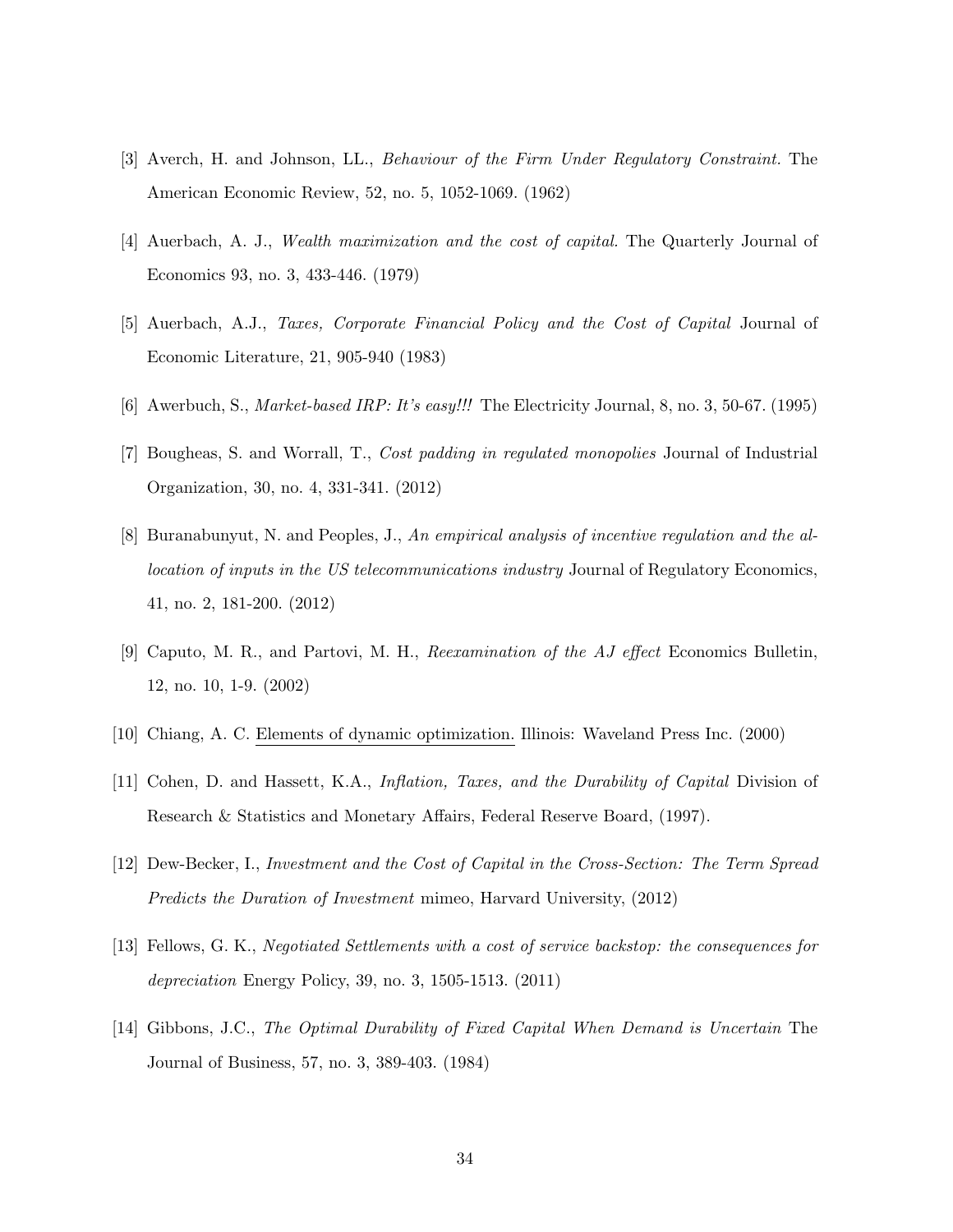- [15] Goolsbee, A., Taxes and the Quality of Capital Journal of Public economics, 88, no. 3, 519-543. (2004)
- [16] El-Hodiri, M.A., and Takayama, A., Behavior of the Firm under Regulatory Constraint: Clarifications American Economic Review, 63, no. 1, 235-237. (1973)
- [17] Jorgenson, D. W., Investment Behavior and the Production Function The Bell Journal of Economic and Management Science, 220-251. (1972)
- [18] Katz, Michael L. A general analysis of the Averch-Johnson effect. Economics Letters 11, no. 3, 279-283. (1983)
- [19] Modigliani, F., and Miller, M. H., The Cost of Capital, Corporation Finance and the Theory of Investment American Economic Review, 48, no. 3, 261-297. (1958)
- [20] National Energy Board of Canada, RH-2-94, reasons for decisions, multi-pipeline (Cost of Capital), March (1995) http://publications.gc.ca/collections/Collection/NE22-1-1995- 1E.pdf
- [21] Pressman I., and Carol, A., Behaviour of the Firm under Regulatory Constraint: Note American Economic Review, 61, no. 1, 210-212. (1971)
- [22] Pressman I., and Carol, A., Behaviour of the Firm under Regulatory Constraint: Reply American Economic Review, 63, no. 1, (1973)
- [23] Rogerson, W. P. Optimal depreciation schedules for regulated utilities. Journal of Regulatory Economics 4, no. 1, 5-33. (1992)
- [24] Schmalensee, R. An Expository Note on Depreciation and Profitability Under rate of return Regulation Journal of Regulatory Economics, 1, no. 3, 293-298. (1989)
- [25] Schroeder Jr, D. A Tutorial on Pipe Flow Equation PSIG Annual Meeting. 2010.
- [26] Takayama, A., Behavior of the Firm under Regulatory Constraint American Economic Review, 59, no. 3, 255-260. (1969)